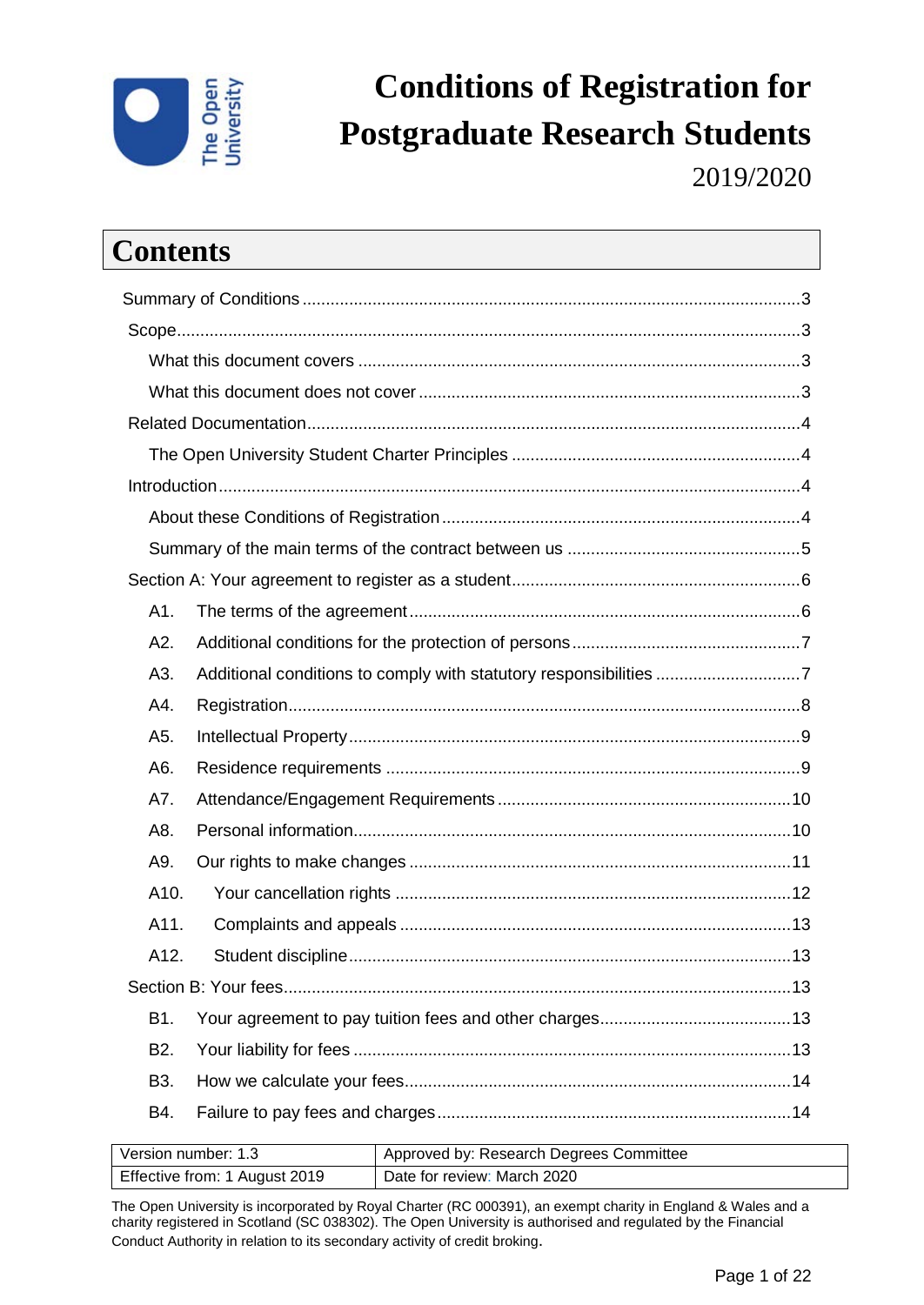| <b>B5.</b>       |  |
|------------------|--|
|                  |  |
| $C1$ .           |  |
| $C2$ .           |  |
| C <sub>3</sub> . |  |
| C4.              |  |
|                  |  |
| D <sub>1</sub>   |  |
|                  |  |
| E1.              |  |
| E <sub>2</sub> . |  |
|                  |  |
| F1.              |  |
| F <sub>2</sub> . |  |
| F <sub>3</sub> . |  |
|                  |  |
| G1.              |  |
| G <sub>2</sub> . |  |
| G3.              |  |
| G4.              |  |
|                  |  |
|                  |  |
|                  |  |
|                  |  |
|                  |  |
|                  |  |
|                  |  |

| Version number: 1.3           | <sup>1</sup> Approved by: Research Degrees Committee |
|-------------------------------|------------------------------------------------------|
| Effective from: 1 August 2019 | Date for review: March 2020                          |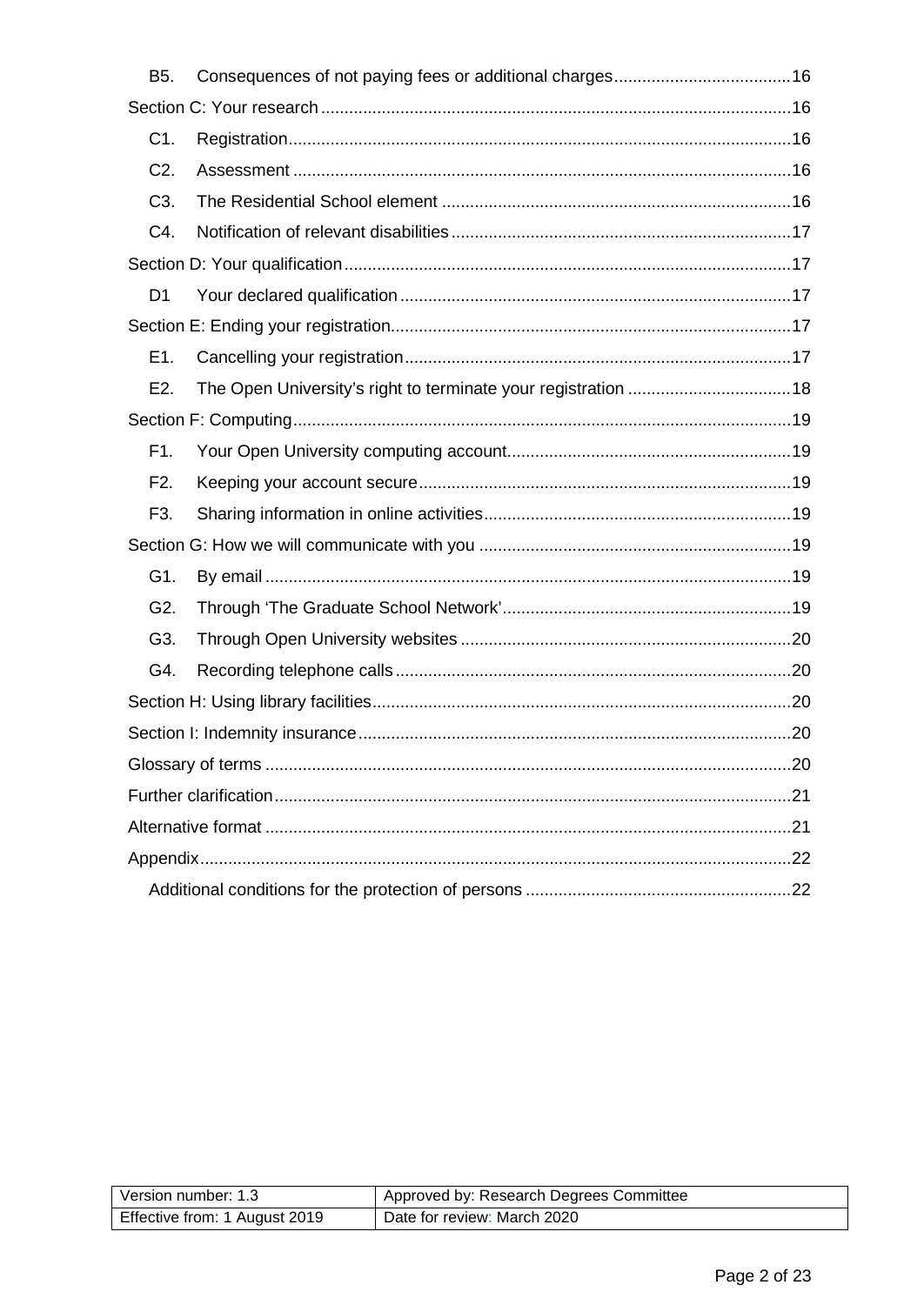## <span id="page-2-0"></span>**Summary of Conditions**

- The Conditions of Registration set out the terms and conditions ("Conditions") that apply to registration for postgraduate research qualifications studied with The Open University.
- These Conditions set out the terms of the agreement between us. They refer to other policies and procedures, to The Open University regulations and to codes of practice. Together, these documents set out the details of your rights and obligations as a student of The Open University.

#### **Summary of significant changes since last version**

There are a number of significant changes from the previous version of this document [\(Conditions of Registration for Postgraduate Research Students 2018/19\)](https://help.open.ac.uk/documents/policies/conditions-of-registration-pg). These are:

- a) Rewording of section A2 in line with changing practice in sector and to assist in removing barriers for students with legal restrictions and conditions, as well as upholding our safeguarding responsibilities.
- b) Clarification added to paragraph B3.3 to confirm that checks to ensure the correct fee has been paid may be made at any time, including beyond programme start.
- c) Addition of Channel Islands to Ap1.5 to clarify that students who are prisoners and are resident on the Channel Islands are able to study with us.

#### **Conditions of Registration superseded by this document**

This document replaces the previous version of Conditions of Registration for Postgraduate Research Students 2018/19.

## <span id="page-2-1"></span>**Scope**

#### <span id="page-2-2"></span>**What this document covers**

These Conditions of Registration apply to students who register for postgraduate research qualifications, and set out the terms of the agreement between you and The Open University, including your rights and obligations as a student.

These Conditions apply to your study starting in the academic year 2019/20 (which runs from 1 August 2019 to 31 July 2020).

#### <span id="page-2-3"></span>**What this document does not cover**

These Conditions do not apply to the following groups of students:

- a) Undergraduate and Postgraduate taught students
- b) Those studying free courses on OpenLearn or FutureLearn

| Version number: 1.3           | <sup>1</sup> Approved by: Research Degrees Committee |
|-------------------------------|------------------------------------------------------|
| Effective from: 1 August 2019 | Date for review: March 2020                          |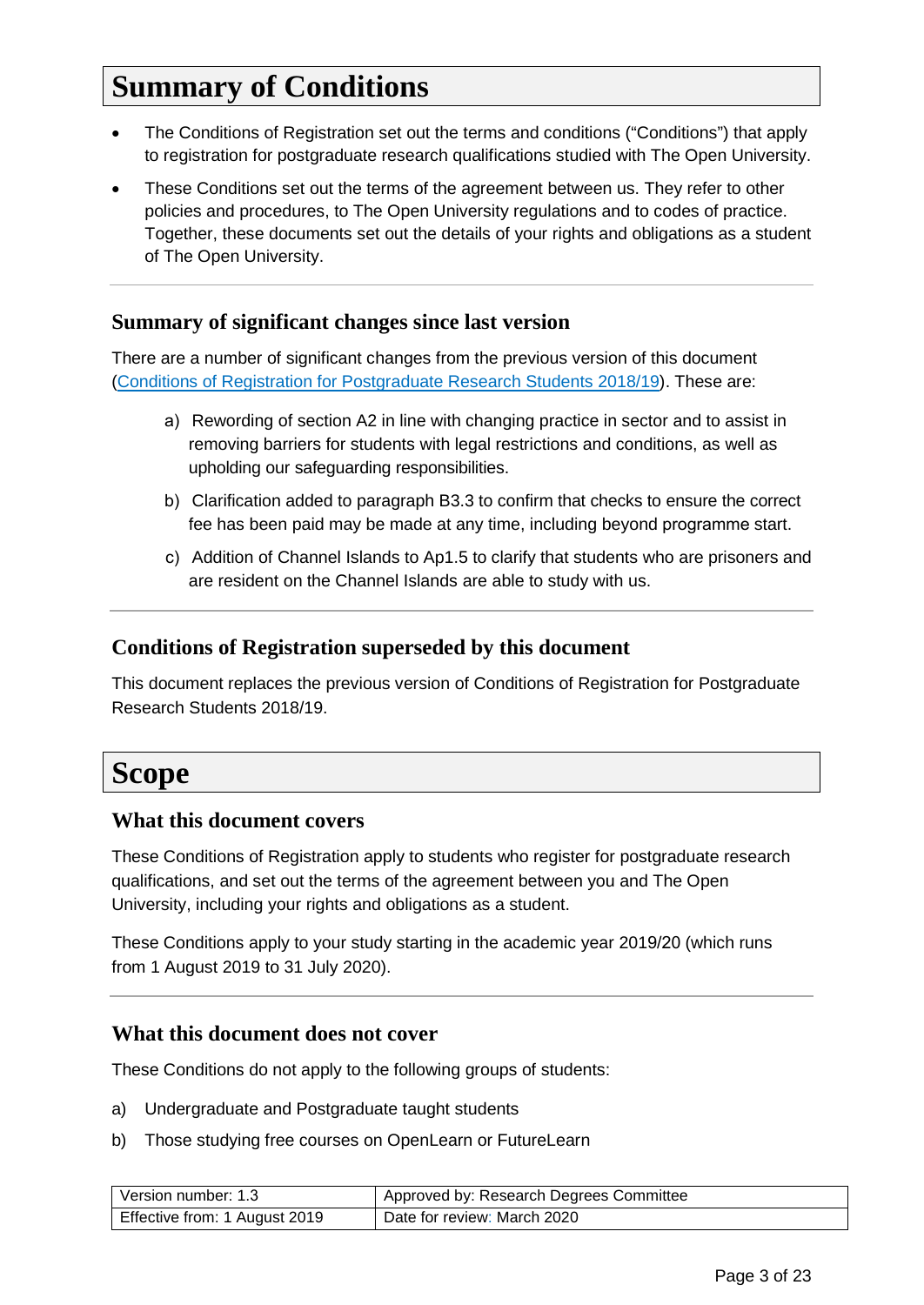c) Those studying Short Courses. Please refer to Conditions of Registration (Short Courses) 2019/20.

## <span id="page-3-0"></span>**Related Documentation**

Refer to the following documentation in conjunction with this document:

- [Fee Rules \(Postgraduate Research\)](https://help.open.ac.uk/documents/policies/fee-rules) 2019-20
- [Fee Rules \(Postgraduate Research ARC\) 2019-20](https://help.open.ac.uk/documents/policies/fee-rules)
- Student [Privacy Notice](https://help.open.ac.uk/documents/policies/privacy-notice)
- [Code of Practice for Student Discipline](https://help.open.ac.uk/documents/policies/code-of-practice-student-discipline)
- Code [of Practice for Research](http://www.open.ac.uk/research/plans-policies)
- Student [Computing Policy](https://help.open.ac.uk/documents/policies/computing)
- [Research Degree Regulations](https://help.open.ac.uk/documents/policies/research-degree-regulations)
- [Research Degree Handbooks](https://help.open.ac.uk/documents/policies/research-degrees-handbook)
- <span id="page-3-1"></span>• [Complaints and Appeals Procedure](https://help.open.ac.uk/documents/policies/complaints-and-appeals-procedure)

### **The Open University Student Charter Principles**

This policy aligns with the following [Open University Student Charter](http://www.open.ac.uk/students/charter/) Principles:

- Principle 2: We aim to inspire and enable learning
- Principle 3: We share the responsibility of learning
- Principle 4: We work together to secure the University's mission and to promote the University's values

## <span id="page-3-2"></span>**Introduction**

#### <span id="page-3-3"></span>**About these Conditions of Registration**

When you register to study with The Open University you are entering into a legal agreement with us which places legally binding obligations on each of us.

These Conditions of Registration and the Registration Agreement set out the terms of the agreement between us. They refer to policies and procedures, to Open University regulations and to codes of practice. Together, these documents set out the details of your rights and obligations as a student of The Open University.

You should make sure that you understand what is expected of you and what you can expect from us. If there is anything in your Offer Letter, in these Conditions, or in any of the documents that are referred to that you do not understand, or that you wish to discuss,

| Version number: 1.3           | Approved by: Research Degrees Committee |
|-------------------------------|-----------------------------------------|
| Effective from: 1 August 2019 | Date for review: March 2020             |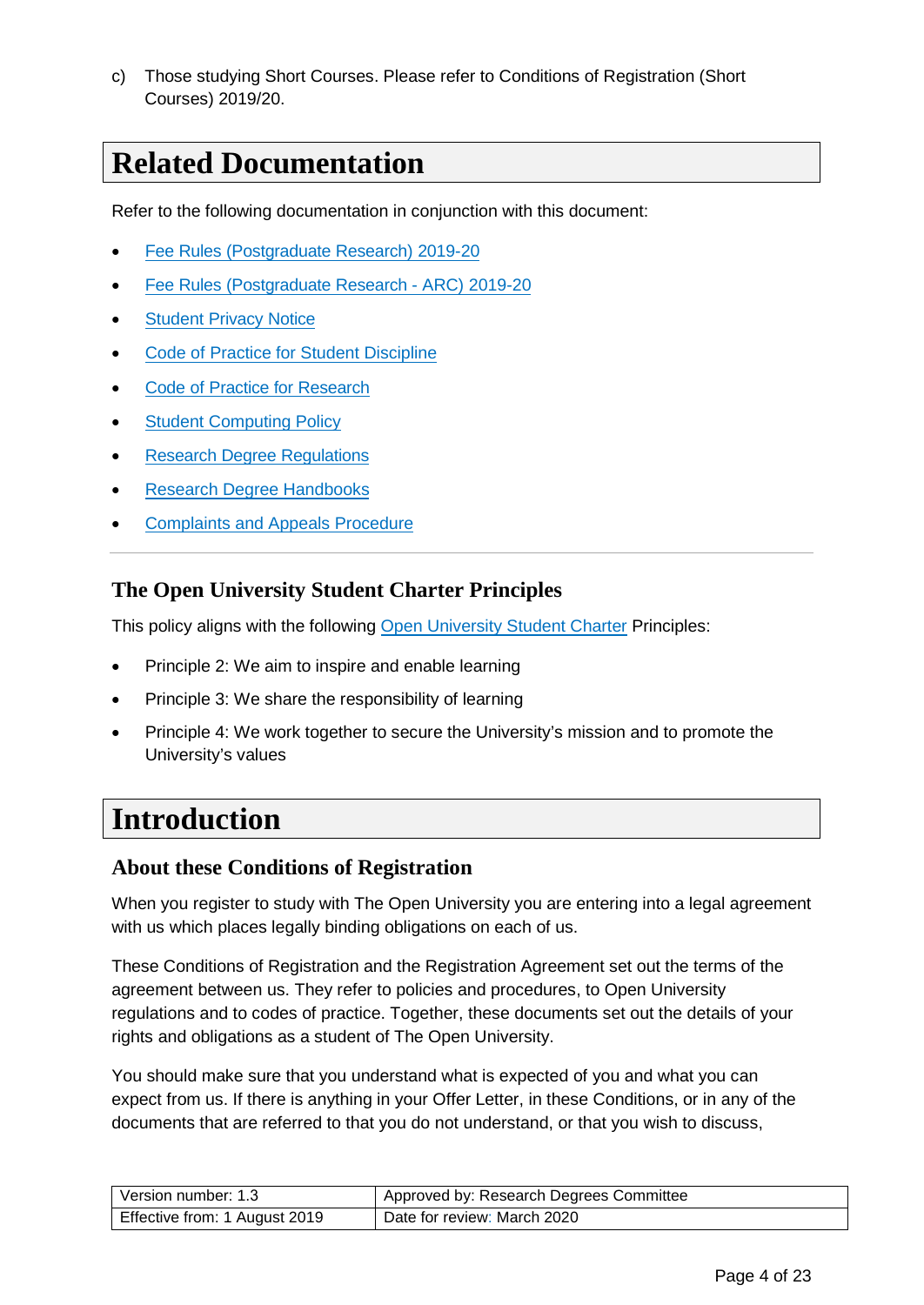please contact the [Research Degrees Team](#page-20-2) before you complete your registration. You should also check your Offer Letter carefully before you submit your Acceptance of Offer to make sure that all of the details are correct.

Should any details in the Offer Letter be incorrect please [contact us](#page-20-2) to tell us what changes are required.

### <span id="page-4-0"></span>**Summary of the main terms of the contract between us**

This section sets out a brief summary of the main terms of your contract to study with The Open University. The full terms are set out throughout this document and in the other policy and regulatory documents referred to within this document.

- 1. This is a legally binding agreement between you and The Open University, to study an Open University postgraduate research degree
	- a) You have a statutory right to cancel your Registration Agreement with The Open University within 14 calendar days of the date of completing the Registration Agreement.
	- b) If you cancel your registration more than 14 calendar days after the date of completing the Registration Agreement, you may still do so, but you may, in certain circumstances, remain liable to pay fees.
- 2. You agree to pay the fees for your qualification, unless you are in receipt of a studentship, a fee waiver or your fees are being met by a third party as outlined in your Offer Letter. If you do not pay your fees, The Open University can end this agreement and/or can take legal action to recover unpaid fees from you.
- 3. There may be additional costs to study. These include the costs of materials (e.g. chemicals, access to specialist software, books and journals, stationery, computers and printing) and travel to and from the place of study or an examination. By applying to study at The OU and agreeing to the offer of registration, you expressly agree to meet these additional expenses.
- 4. We will use your personal information to maintain your student record, to provide support for your studies and for other facilities. Please see the [Student Privacy Notice](https://help.open.ac.uk/documents/policies/privacy-notice) for more information. We will only share your information with others in accordance with our [Student Privacy Notice.](https://help.open.ac.uk/documents/policies/privacy-notice)
- 5. We will provide you with supervision, training and support as described in the online prospectus and in the Research Degree Handbooks.
- 6. You agree to study for the qualification, make reasonable use of the support provided and to carry out activities as required for that qualification.
- 7. There is no guarantee of academic success. The Open University will use its academic judgement to decide whether you have met the learning outcomes for the degree that you are studying.
- 8. In order to remain registered on the programme you must maintain academic progress, in order to be successful you must submit and defend your thesis to the satisfaction of

| Version number: 1.3           | Approved by: Research Degrees Committee |
|-------------------------------|-----------------------------------------|
| Effective from: 1 August 2019 | Date for review: March 2020             |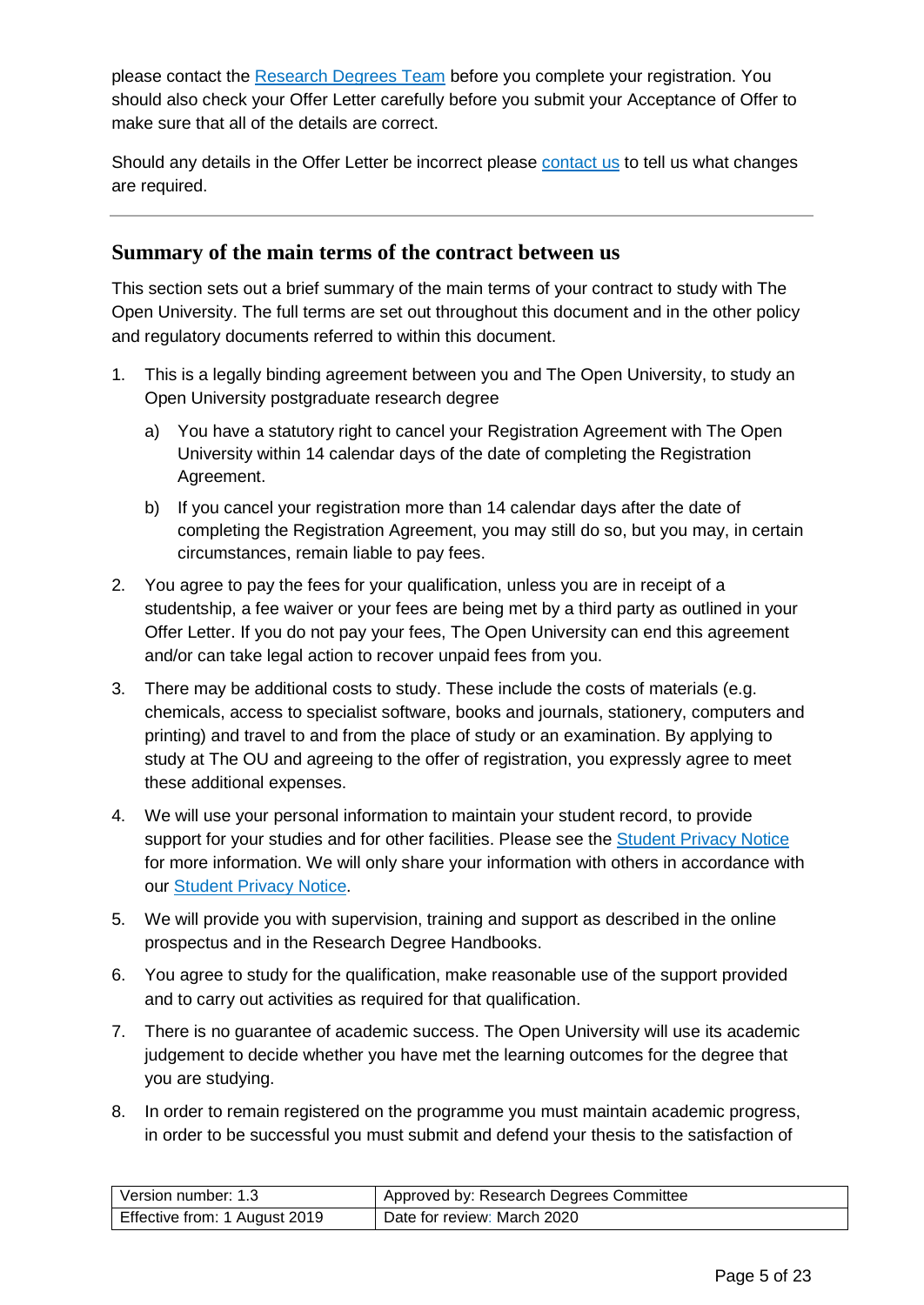the examination panel appointed to evaluate your research. In some circumstances you will be given an opportunity to make corrections and or resubmit your thesis.

- 9. If you are required to resubmit your thesis a further fee is payable. The level of fees may change as set out in the Fee Rules / Fee Rules (ARC). If you do not achieve the qualification you will not be entitled to a refund of fees.
- 10. If you wish to change your mode of study (e.g. full-time to part-time), you may do so only in accordance with the regulations [Research Degree Regulations.](https://help.open.ac.uk/documents/policies/research-degree-regulations)
- 11. The Open University can apply conditions to your study or cancel your registration if it is reasonably necessary to do so for reasons of health, safety and welfare of yourself or others, or to comply with statutory responsibilities.
- 12. The University can end this agreement if:
	- a) You have provided us with false or misleading information;
	- b) You have not done something you were required to do to as a condition of your registration (for example, to pass probation);
	- c) You do not pay your fees;
	- d) You are found to have committed a serious breach of the [Code of Practice for Student Discipline](https://help.open.ac.uk/documents/policies/code-of-practice-student-discipline) or the [Code of Practice for Research,](http://www.open.ac.uk/research/plans-policies) or any breach of restrictions placed on your access to study.
- 13. You will be given an Open University computing account, which you must use responsibly and in accordance with the Student [Computing Policy.](https://help.open.ac.uk/documents/policies/computing)
- 14. You must provide us with your contact details and keep them up to date.
- 15. We will communicate with you through your Open University email account, through the Graduate School Network and other Open University websites. It is your responsibility to check for messages regularly.

## <span id="page-5-0"></span>**Section A: Your agreement to register as a student**

### <span id="page-5-1"></span>**A1. The terms of the agreement**

When The Open University formally accepts in writing, by letter or email, your application to register to study with The Open University, we are entering into a legal agreement with each other.

a) These Conditions of Registration and the Offer Letter and any supplementary documentation referred to therein contain the terms of the agreement between us. They incorporate and are subject to the rules, regulations, policies and procedures which are made under the Charter and Statutes of The Open University and which are referred to in this document. Together, they set out the rights and responsibilities of each of us which will apply while you are a registered student.

| Version number: 1.3           | <sup>1</sup> Approved by: Research Degrees Committee |
|-------------------------------|------------------------------------------------------|
| Effective from: 1 August 2019 | Date for review: March 2020                          |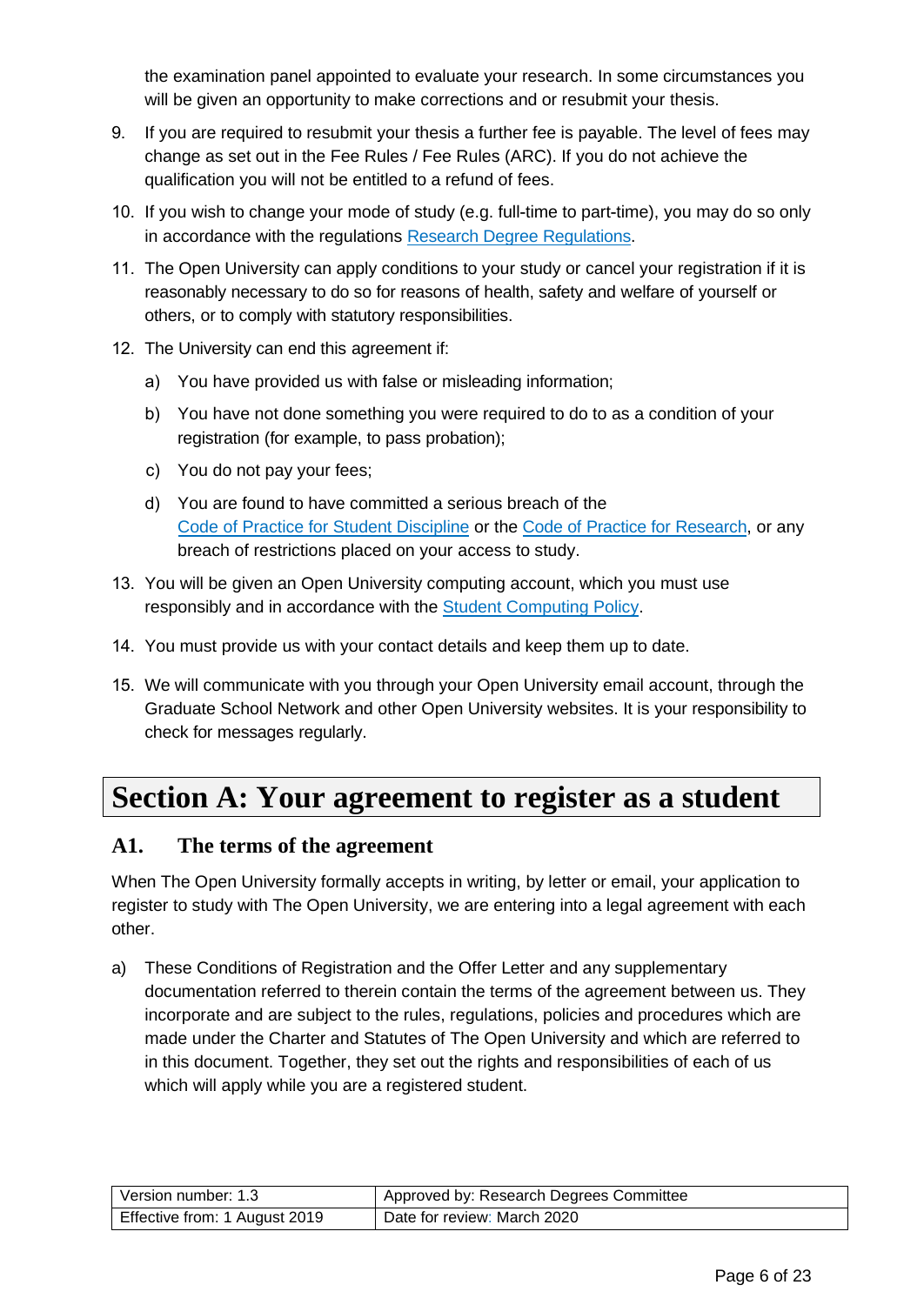- b) If you are registering for a qualification supported by a third party you may also be required to enter into a supplementary agreement, any such agreement will form part of these Conditions and must be read in conjunction with them.
- c) If you are registering for a qualification which is offered under a partnership agreement between The Open University and another educational institution ('your Local Research Centre' e.g. an Affiliated Research Centre), some of the services and facilities provided to you under this agreement may be provided to you by the Local Research Centre on behalf of The Open University and not all services or facilities may be available. The fee arrangements may also vary, but you will be told separately about the specific arrangements that will apply to you. You may also be required to enter into a supplementary agreement with The Open University and/or the Local Research Centre. Any agreement made under this provision with The Open University will form part of these Conditions and must be read in conjunction with them.
- d) The Offer Letter, the Conditions and the rules, regulations, policies and procedures which form part of it, and any supplementary agreement required under Condition A1b), A1c) contain the entire agreement between us. If, at any time, any Open University employees or agents have agreed anything inconsistent with the Conditions of Registration, the Conditions of Registration will always take priority.
- e) The Open University Research Committee acting on behalf of the Senate may change rules, regulations, policies and procedures in the circumstances set out in the [Research Degree Regulations.](https://help.open.ac.uk/documents/policies/research-degree-regulations) The Research Committee will give you reasonable notice of changes to the regulations and rules, and the date they take effect. Please refer to the Principles section of the [Research Degree Regulations.](https://help.open.ac.uk/documents/policies/research-degree-regulations) These Conditions will incorporate and be subject to changes that take effect during the period for which these Conditions apply.
- f) It is your responsibility as a student to ensure that the qualification you are registering to study is recognised by the appropriate professional body or employer and/or country within which you intend to utilise that study.
- g) These Conditions, and other policies and rules referred to within them, are governed by English Law.

## <span id="page-6-0"></span>**A2. Additional conditions for the protection of persons**

- <span id="page-6-1"></span>A2.1 Disclosure of a criminal conviction is not a requirement to study at The Open University. However, students who are currently, or become, subject to an order, restriction or arrangement imposed by a court or by an authorised body must make us aware immediately of any conditions which may prevent them from fully engaging with their research and the wider University community.
- A2.2 This disclosure helps us support students in complying with any conditions while studying with The Open University and fulfils our safeguarding obligations, and includes those subject to Sex Offender Registration and Sexual Harm Prevention Orders.

| Version number: 1.3           | Approved by: Research Degrees Committee |
|-------------------------------|-----------------------------------------|
| Effective from: 1 August 2019 | Date for review: March 2020             |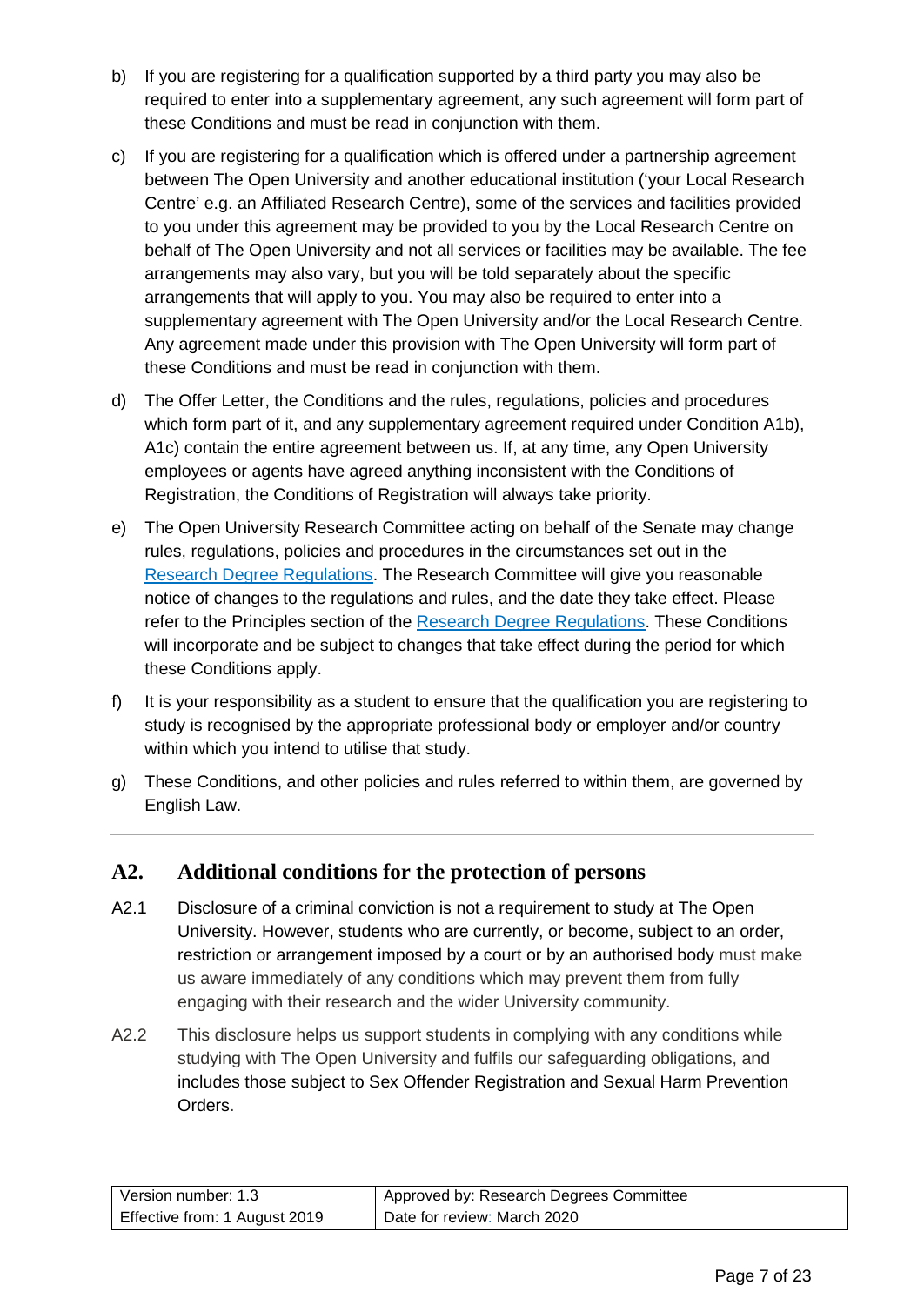- A2.3 In circumstances where legal restrictions and conditions make a student's research impractical, The Open University will undertake to make reasonable adjustments and suggest alternative options where practicable.
- A2.4 The Open University provides services to give specialist advice and support to students entering our student community from many different walks of life. Students coming to The Open University with a spent or unspent conviction may find it useful to connect with these services and gain additional support as part of their study with us. Any disclosure to utilise a service (e.g. careers advice) is dealt with confidentially, and you will only be asked for the information relevant to the service you require.

For further guidance on disclosure please refer to the [Appendix,](#page-21-0) our [Supporting Students in](http://www.open.ac.uk/secure-environments/)  [Secure Environments](http://www.open.ac.uk/secure-environments/) web pages, or, contact the Students in Secure Environments Support Team.

## **A3. Additional conditions to comply with statutory responsibilities**

The Open University may impose conditions or vary the terms on which you study and/or access services and facilities, notwithstanding anything in this agreement or the rules, regulations, policies and procedures if, in the opinion of the University, it is reasonably necessary to do so in order to comply with its duties to protect the health and safety of students, staff, contractors and members of the public, its duties with respect to the safeguarding of young persons or vulnerable adults or in order to comply with its obligations under the Equality Act 2010 or any other statutory duty or obligation.

## <span id="page-7-0"></span>**A4. Registration**

You will be required to register in person, presenting original or certified copies of all of the documentation required, as detailed in your Offer Letter. This constitutes the Registration Process. The Registration Agreement will come into force upon completion of the Registration Process. Your application to register as a student of The Open University is subject to you satisfying to The Open University that:

- a) you have met the requirements for registration set out in the Offer Letter; and
- b) you have provided original or certified copies of all of the required documentation
- c) if applicable, you have entered into a supplementary agreement as required under Condition A1b) or A1c) above; and
- d) if you are a prisoner, you are permitted to register under paragraph A2 "Additional Conditions for the Protection of Persons" above; and
- e) you have paid the relevant fee or provided an approved payment method.

| Version number: 1.3           | <sup>1</sup> Approved by: Research Degrees Committee |
|-------------------------------|------------------------------------------------------|
| Effective from: 1 August 2019 | Date for review: March 2020                          |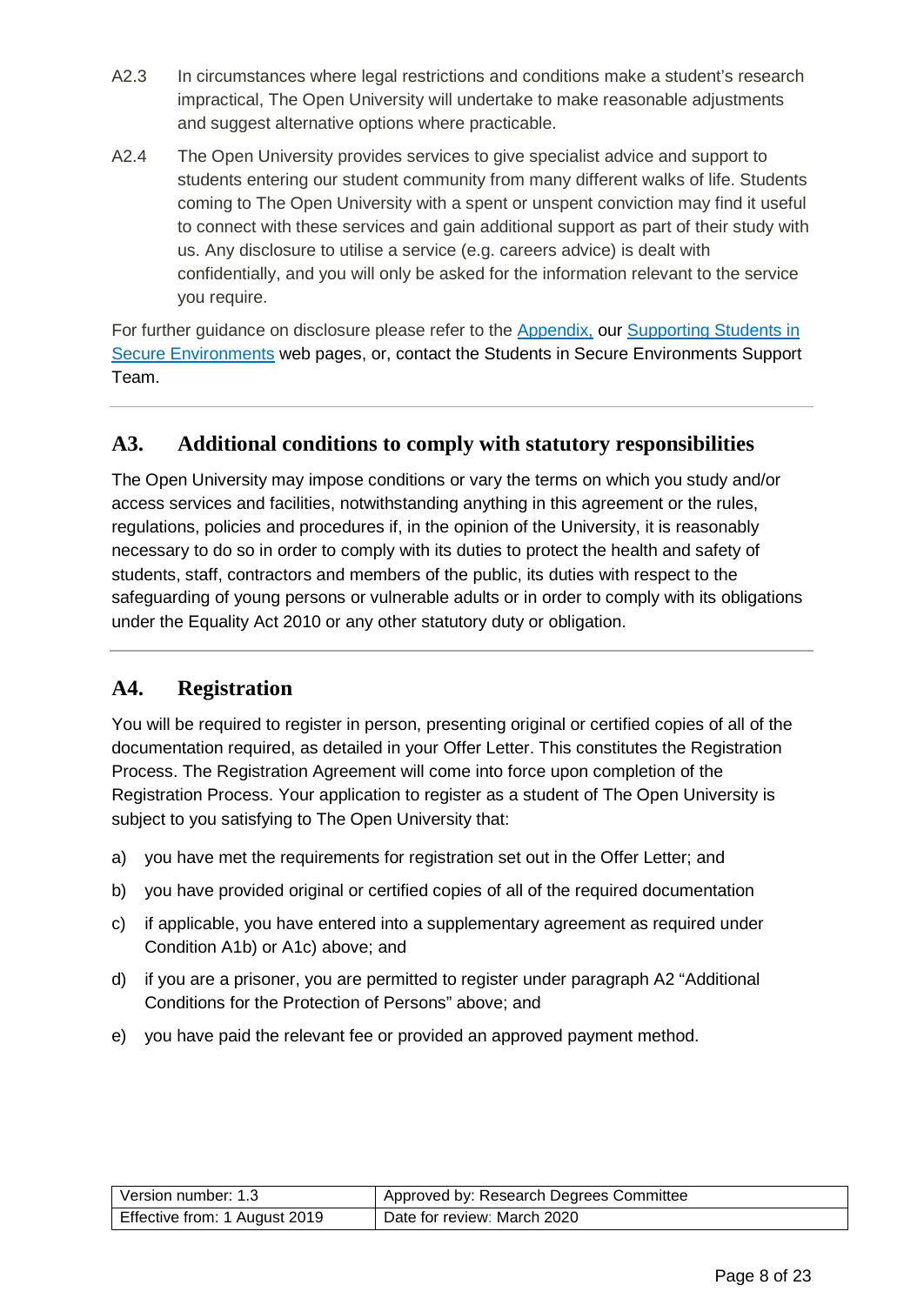## <span id="page-8-0"></span>**A5. Intellectual Property**

- A5.1 Intellectual property (IP) generated through research carried out at the university belongs to The Open University. It is a condition of registration that research students assign any IP arising from their research to the university, with the exceptions listed below.
- A5.2 The Open University retains ownership of the following IP: Original inventions, design rights and copyright in all materials produced during the course of an Open University studentship or in work specifically assigned to a student. This includes written, broadcast and recorded work, computer programs, research information on Open University websites, iTunes, videos and any other forms of storage. Please note that copyright in software, databases, questionnaires and data collected is owned by The Open University and should not be included in papers or books where the IP is assigned to a publisher or other third party.
- A5.3 Copyright in the following is owned by the student (and any co-authors): thesis, personal notes (excluding laboratory notes), books that are not part of a university course, journal articles, conference papers, presentations.
- A5.4 Where research is sponsored by a third party, contractual arrangements must be in place to set out The Open University's position on research IP. Such arrangements might include third party ownership of IP arising from research, and therefore students must assign the IP to The Open University so that the university can comply with its contractual obligations.
- A5.5 Further information relating to research IP is contained in the [Intellectual Property Commercialisation Handbook.](http://www.open.ac.uk/students/research/forms-and-guidance)
- A5.6 Students can contact the RES [Research and Enterprise Office](mailto:enterprise@open.ac.uk) for advice and guidance relating to research IP.

### <span id="page-8-1"></span>**A6. Residence requirements**

- A6.1 You will be eligible to register to study with us if you are resident in the UK as a UK/EU citizen or if you are an overseas national on a Tier 1, Tier 2 or spouse visa or with a Tier 4 visa where The Open University or a Local Research Centre is the sponsor.
- A6.2 If you are currently resident in the UK on a visitor visa, student visitor visa or working holiday visa, which only allows a stay in the UK for up to six months, you will not be eligible to register.
- A6.3 If you are not resident in the UK you may only register:
	- a) for those qualifications which permit overseas residency
	- b) where you are registered through a Local Research Centre
	- c) where you are in receipt of a residency waiver

| l Version number: 1.3         | Approved by: Research Degrees Committee |
|-------------------------------|-----------------------------------------|
| Effective from: 1 August 2019 | Date for review: March 2020             |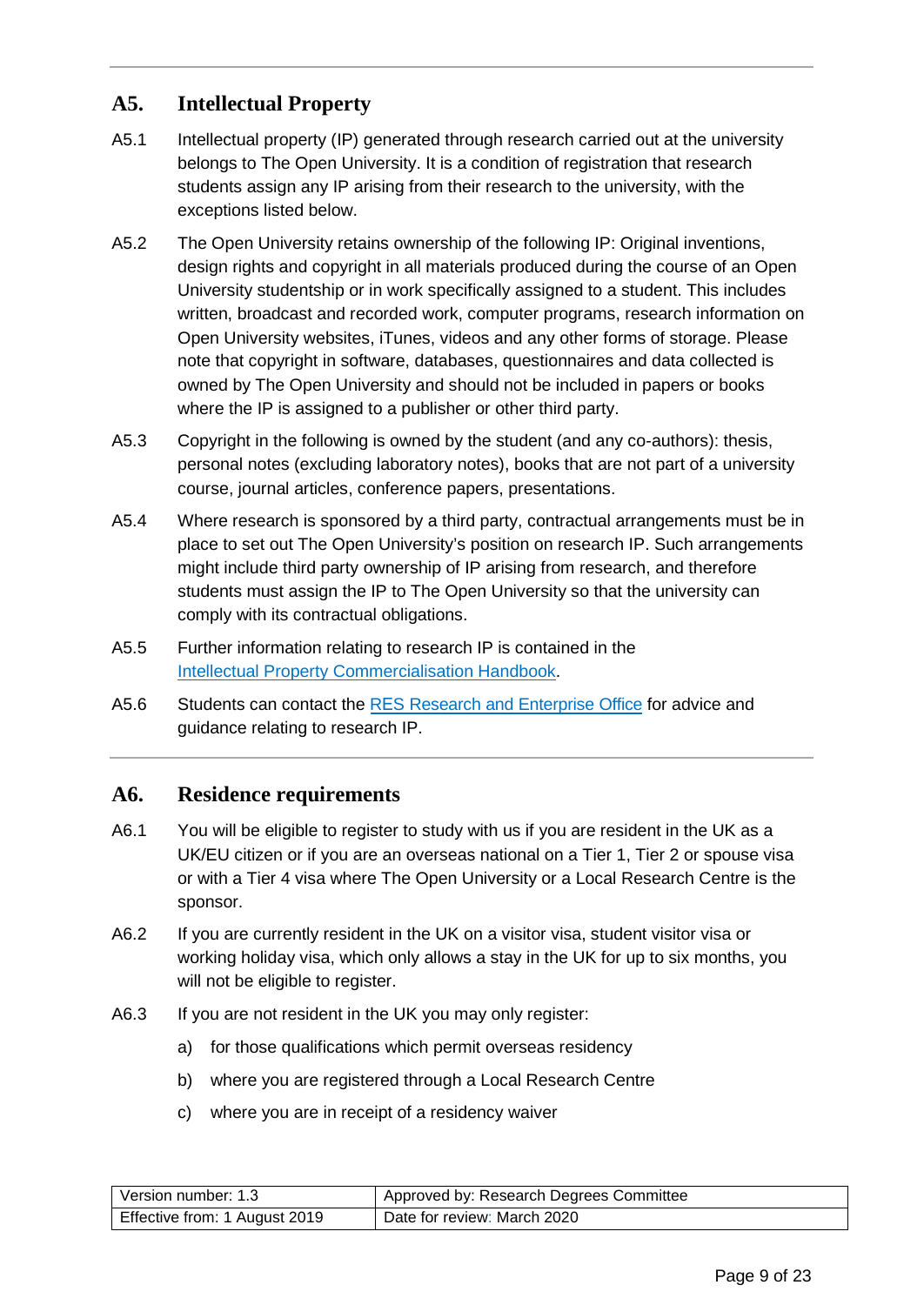A6.4 When you register, you must provide your home address. If you live outside of the UK, you should **only** give us your work or care of (c/o) address if exceptional permission has been granted to do so. This allows The Open University to accurately determine the fee you are liable to pay, as outlined in our Fee Rules/Fee Rules (ARC). If you are unsure or would like to seek exceptional permission, please contact the Research Degrees Team in the Graduate School.

## <span id="page-9-0"></span>**A7. Attendance/Engagement Requirements**

A7.1 Attendance and engagement requirements whilst registered as a post graduate research student are provided in the Research Degree Regulations. Please see regulations RD 8.1 – 8.6 for students registered on an MPhil/PhD and regulations PD 7.1 - 7.2 for students registered on a Professional Doctorate.

### <span id="page-9-1"></span>**A8. Personal information**

- A8.1 The personal information that we have collected from you is shown in the profile section of the Graduate School Network. We also keep records of your contact with us and your participation in training activities.
- A8.2 When you register to study with The Open University the personal information that you have supplied will be used and processed in accordance with the [Student Privacy Notice.](https://help.open.ac.uk/documents/policies/privacy-notice) This may include using your personal information, together with the records we will keep of your participation in learning activities, to provide support to you in your studies.
- A8.3 We use the information that we hold in our records to process your registration, to keep in touch with you, to support you in your studies and to provide services and facilities, so it is important that it is correct. It is your responsibility to keep your personal information up to date and to notify us of any changes or errors. You must notify us within a reasonable time if you change your name, the country where you are resident or ordinarily resident, or any of your contact details. We may require you to provide satisfactory evidence of any change before our records will be updated. Further details of when this and any additional evidence may be required can be obtained from the Research Degrees Team in the Graduate School or seen in full in the [Student Privacy Notice.](https://help.open.ac.uk/documents/policies/privacy-notice)
- A8.4 If you are awarded any qualification of The Open University, any certificate in respect of that qualification will be issued in the name that we hold in our records at the point when your qualification is conferred. A certificate will not be amended or reissued in a different name if a change of name is notified after the date your qualification is conferred except in the case of an error by The Open University in recording your personal details or if a valid request is made under the Gender Recognition Act 2004. A duplicate certificate will be issued in the same name as the original certificate (unless amended as above), even if a change of name may subsequently have been notified.

| Version number: 1.3           | Approved by: Research Degrees Committee |
|-------------------------------|-----------------------------------------|
| Effective from: 1 August 2019 | Date for review: March 2020             |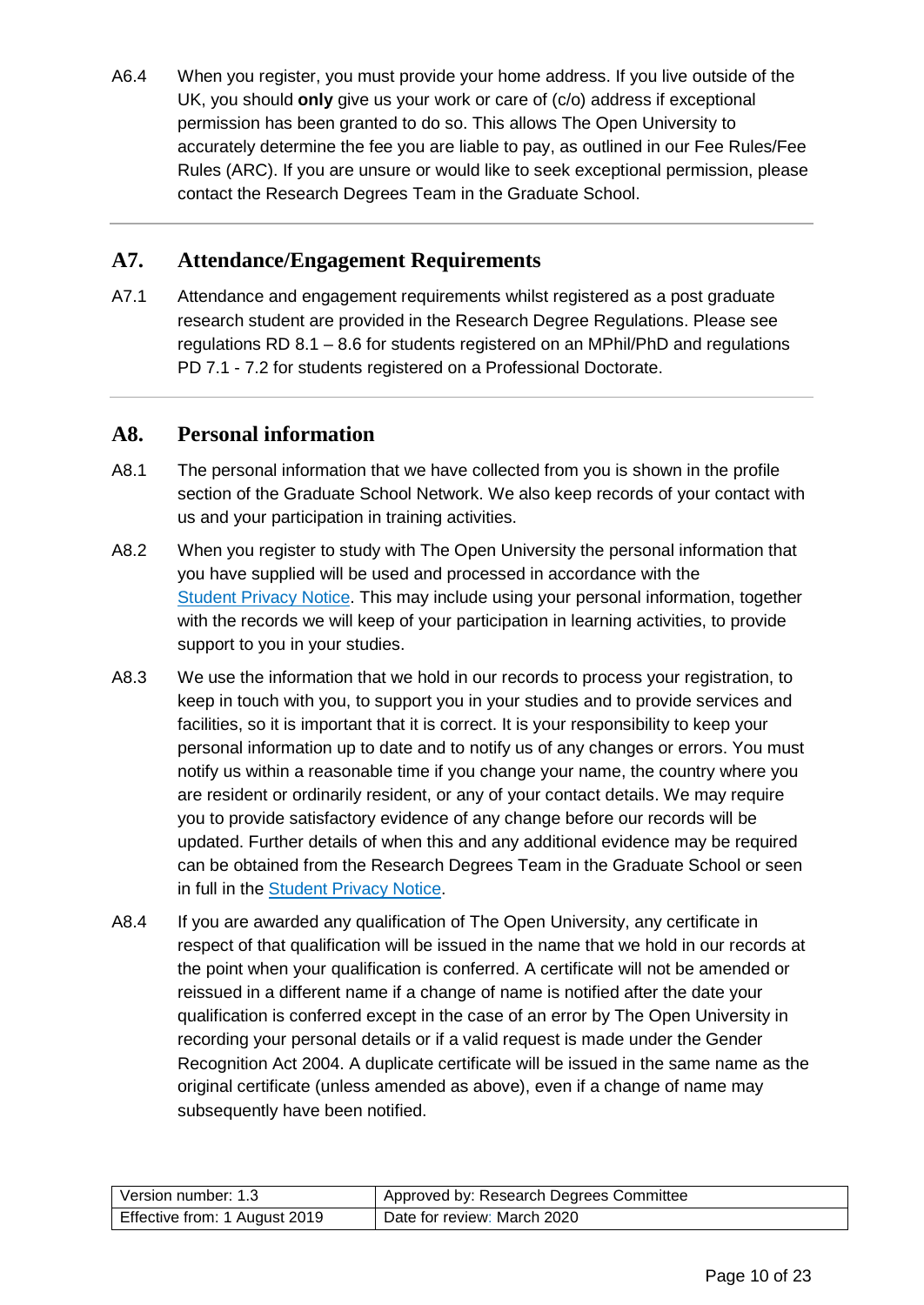### <span id="page-10-0"></span>**A9. Our rights to make changes**

A9.1 The Research Degree Regulations and the Research Degree Handbooks set out the circumstances in which The Open University may make changes to regulations, your supervision or availability of programmes. The following paragraphs outline the circumstances in which The Open University may make changes to these terms or our educational services:

#### A9.2 **Circumstances outside our control**

The Open University will take all reasonable steps to provide the support for your research degree. There may be circumstances outside of our control where we are unable to provide those services in full or in part for reasons such as failure of equipment, fire, flood, pandemic, terrorist acts. In addition, supervisors leaving The Open University (or a Local Research Centre) or industrial disputes are beyond our control. Where those, or similar, circumstances arise we will minimise disruption so far as we are reasonably able to and, wherever practicable, will provide you with reasonable alternative arrangements to continue with your studies.

#### A9.3 **Short-term changes to learning, teaching and assessment arrangement**s

The Open University may have to postpone, re-locate, re-structure or cancel supervisory meetings, forums, day schools, residential schools and other training sessions, assessments or examinations due to the occurrence of an event or circumstance beyond its reasonable control including, but not limited to, industrial action, whether on the part of The Open University's staff or otherwise, short notice absence of training, examiners or other staff, short notice unavailability of premises, facilities or materials. The Open University will make all reasonable efforts to inform you of any such changes as early as possible and to provide reasonable alternative arrangements wherever practicable to do so.

#### A9.4 **Changes to Qualifications**

- A9.4.1 The Open University continually seeks to enhance its students' experience and ensure that programmes remain valid, relevant and current. The training sessions that are made available in future as part of your qualification will reflect those aims of The Open University and may therefore not include the same subject content, teaching or assessment methods as those available at the start of your qualification*.*
- A9.4.2 In line with this aim, The Open University may make changes to the structure of its qualifications. These may include such matters as the balance between core, options and free choice components, the balance between coursework and examination or other forms and types of assessment, the order of study and rules for progression through the qualification, the requirements for attendance at or participation in specified learning activities.
- A9.4.3 You may be given the option to continue your studies under the new structure or to carry on under the original structure, subject to the teach-out arrangements set out in any notice given.

| Version number: 1.3           | Approved by: Research Degrees Committee |
|-------------------------------|-----------------------------------------|
| Effective from: 1 August 2019 | Date for review: March 2020             |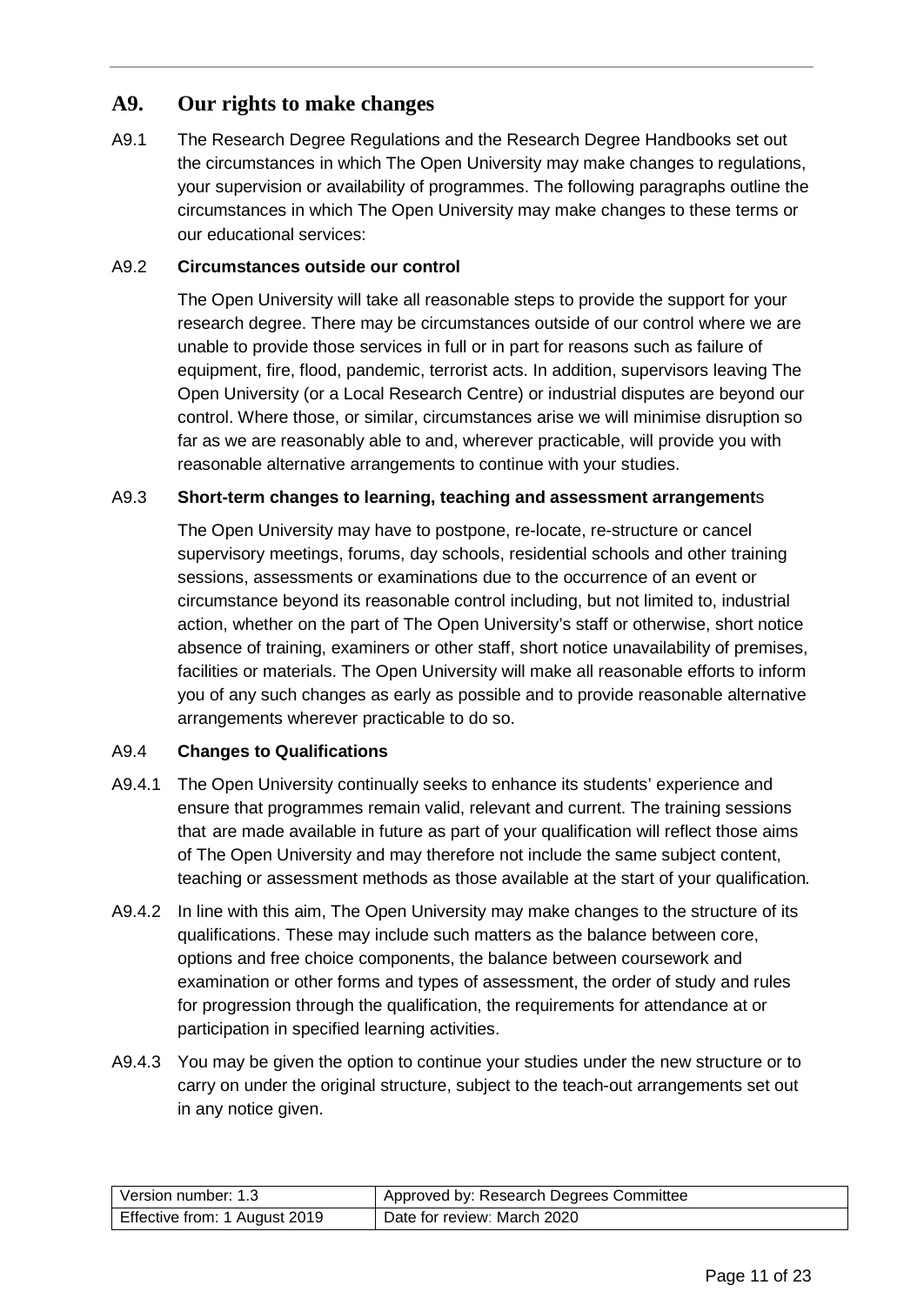A9.4.4 The notice period provided may be reduced if it is necessary to comply with the requirements of a professional, statutory or regulatory body or of any other body that accredits or validates the qualification.

#### **A9.5 Withdrawal of Qualifications**

- A9.5.1 If you are registered for a qualification and The Open University has approved the withdrawal of that qualification, you will be given notice of the withdrawal and a reasonable opportunity to complete your study for it before it is withdrawn, subject to the continued availability of the required training. If the period for withdrawal is shorter than that of the qualification time limit, then the withdrawal date will override the qualification time limit.
- A9.5.2 Except in the circumstances set out below, the minimum period of notice that you will be given will be sufficient for you to complete the qualification at a study intensity of half of the full-time equivalent rate assuming that you do not fail any component, suspend your registration or seek an extension.
- A9.5.3 The notice period set out above may be reduced if it is necessary to comply with the requirements of a professional, statutory or regulatory body or of any other body that accredits or validates the qualification for the change to be made in a shorter period of time.
- A9.5.4 If you are unable to complete your qualification within the notice period you will be able to obtain advice and guidance to help you move to an equivalent qualification under The Open Programme.
- A9.5.5 You will normally be permitted to complete your qualification up to 12 months after the published withdrawal date if you are resubmitting your thesis.

### <span id="page-11-0"></span>**A10. Your cancellation rights**

- A10.1 Under the Consumer Contracts (Information, Cancellation and Additional Charges) Regulations 2013, you have a right to cancel your registration to study for a qualification, without giving any reason, within 14 calendar days of the date of the completing the Registration Process. You will receive a full refund of any fees you have paid or a waiver of any fees you are liable to pay for that.
- A10.2 If you wish to cancel this agreement, or make other changes to your study more than 14 calendar days after the date of completing the Registration Process you must follow the instructions in the [Research Degree Handbooks.](https://help.open.ac.uk/documents/policies/research-degrees-handbook) Your eligibility for a fee refund or a fee credit is set out in the [Fee Rules/ Fee Rules \(ARC\).](http://www.open.ac.uk/students/research/forms-and-guidance)
- A10.3 Further information about cancelling or ending your registration, including the actions you must take to do so, can be found in [Section E.](#page-16-3)

| Version number: 1.3           | Approved by: Research Degrees Committee |
|-------------------------------|-----------------------------------------|
| Effective from: 1 August 2019 | Date for review: March 2020             |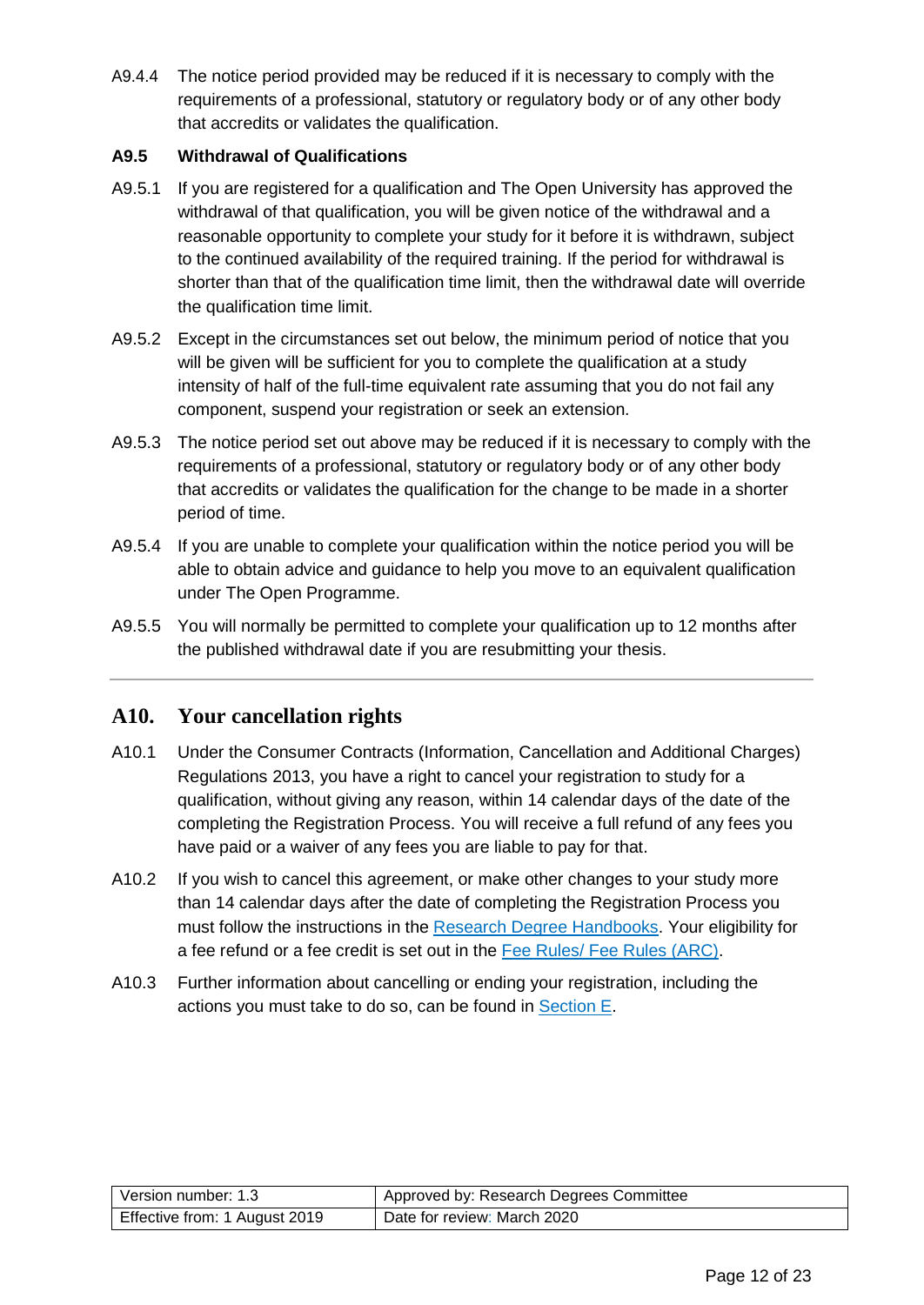## <span id="page-12-0"></span>**A11. Complaints and appeals**

The Open University has a [Student Complaints and Appeals Procedure a](https://help.open.ac.uk/documents/policies/complaints-and-appeals-procedure)nd is a member of the Scheme of Independent Adjudication for Higher Education established by the Higher Education Act 2004.

## <span id="page-12-1"></span>**A12. Student discipline**

The Open University has a [Code of Practice for Student](https://help.open.ac.uk/documents/policies/code-of-practice-student-discipline) Discipline and a [Code of Practice for Research.](http://www.open.ac.uk/research/plans-policies) When you register to study with The Open University you agree to be bound by these codes.

## <span id="page-12-2"></span>**Section B: Your fees**

### <span id="page-12-3"></span>**B1. Your agreement to pay tuition fees and other charges**

- B1.1 When you register as a student of The Open University you agree that you will pay the tuition fees and other charges or costs which must be met in respect of your studies. The tuition fee you agree to pay is shown in your Offer Letter. By applying to study at The Open University and agreeing to these Conditions, you also expressly agree to pay any additional charges which may be due to The Open University in respect of your studies that are not covered by the annual registration fee.
- B1.2 The annual registration fee does not cover all the materials you may need to complete your studies.
- B1.3 If you are eligible to resubmit your thesis, you may be required to register for the period of resubmission and an additional resubmission fee will be payable.
- B1.4 If your qualification includes a residential school, the fee will not cover the costs of accommodation, meals, travel or other facilities provided in connection with attendance at that residential school, whether they are provided by The Open University or otherwise, unless otherwise stated in the relevant Research Degrees Handbook.
- B1.5 Payment of or arrangement to pay your fees must be in place before you register. Prior to registration you will be provided with information about available payment methods.

## <span id="page-12-4"></span>**B2. Your liability for fees**

B2.1 When you register to study with The Open University you agree to pay the whole of the fee set out in your Offer Letter or registration confirmation. See <http://www.open.ac.uk/postgraduate/research-degrees/fees-and-funding> for details of fees charged.

| Version number: 1.3           | Approved by: Research Degrees Committee |
|-------------------------------|-----------------------------------------|
| Effective from: 1 August 2019 | Date for review: March 2020             |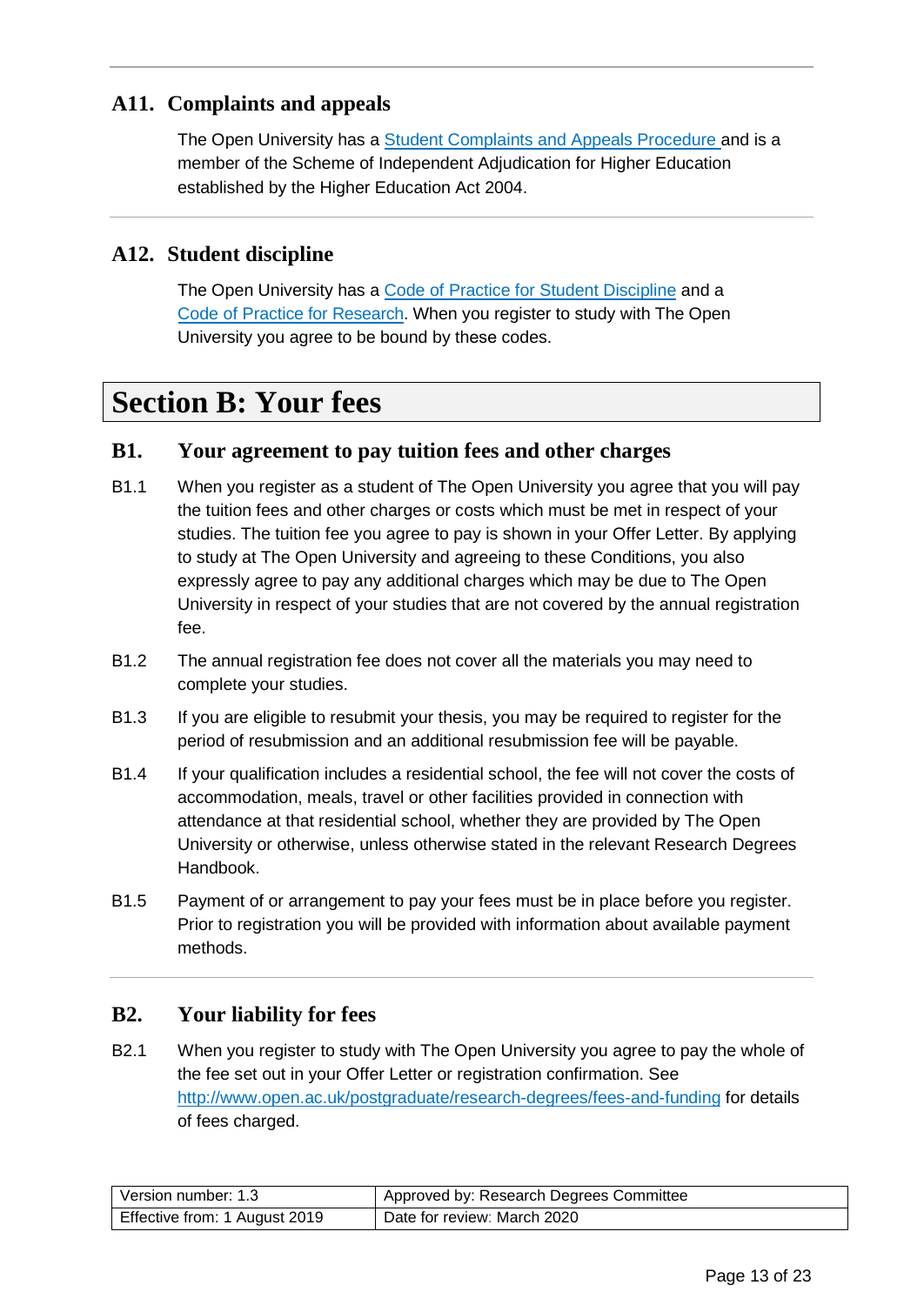<span id="page-13-2"></span>B2.2 You are normally required to have paid or secured an agreement to pay your fees by a payment method approved by us before we will accept your registration.

However, The Open University may, at its discretion, accept your registration before your approved payment method such as a government grant, a student loan or payment by a sponsor has been secured. The exercise of this discretion will be conditional upon you having taken and/or agreeing to take all reasonable steps (as the case may be) to secure that payment method within a reasonable time. If you have not secured that payment within the reasonable time we have given you to do so, The Open University may cancel your registration as set out in [Section E2](#page-17-0) "The

Open University's right to cancel your registration". You will be notified in advance if this is the case.

- B2.3 If you are paying your fees using a loan via the Open University Student Budget Accounts Limited (OUSBA) you may remain liable to meet scheduled re-payments unless you have cancelled this agreement in circumstances which entitle you to a full fee refund. You must check the terms of your OUSBA agreement and seek advice from OUSBA Ltd if you are not sure.
- B2.4 You will become liable for annual fees each year you register. You will not be bound to pay fees in relation to future years' study until you register for those years.

#### <span id="page-13-0"></span>**B3. How we calculate your fees**

- B3.1 Your fees are calculated in accordance with our [Fee Rules,](https://help.open.ac.uk/documents/policies/fee-rules) based on the information that you have given us your intended research programme, your nationality, whether you intend to study full or part-time, whether you are ordinarily resident in the UK, the EU/EEA or elsewhere and, if you are ordinarily resident in the UK, whether this is in England, Northern Ireland, Scotland or Wales.
- B3.2 You are responsible for ensuring that the information provided to us and used in your Offer Letter is correct. If any of your information is inaccurate you must inform us before completing your registration. If we have sent you an Offer Letter and it is in any way incorrect, **do not alter or sign it**. Please [contact us](#page-20-2) to give us the correct information and we will send you a new Offer Letter.
- B3.3 The Open University reserves the right to check any information that you have given us and, if the checks show that a different fee should be paid, to recover the difference between the fee shown in the Offer Letter and the correct fee if higher. These checks may be made at any time, including after you have begun your study. The Open University may share data with external agencies to check that the correct fee has been paid.

#### <span id="page-13-1"></span>**B4. Failure to pay fees and charges**

B4.1 If you do not pay your fees or provide an approved payment method at the time of registration, we will not accept your registration unless paragraph [Section B2.2](#page-13-2) above ("Your liability for fees") applies.

| l Version number: 1.3         | <sup>1</sup> Approved by: Research Degrees Committee |
|-------------------------------|------------------------------------------------------|
| Effective from: 1 August 2019 | Date for review: March 2020                          |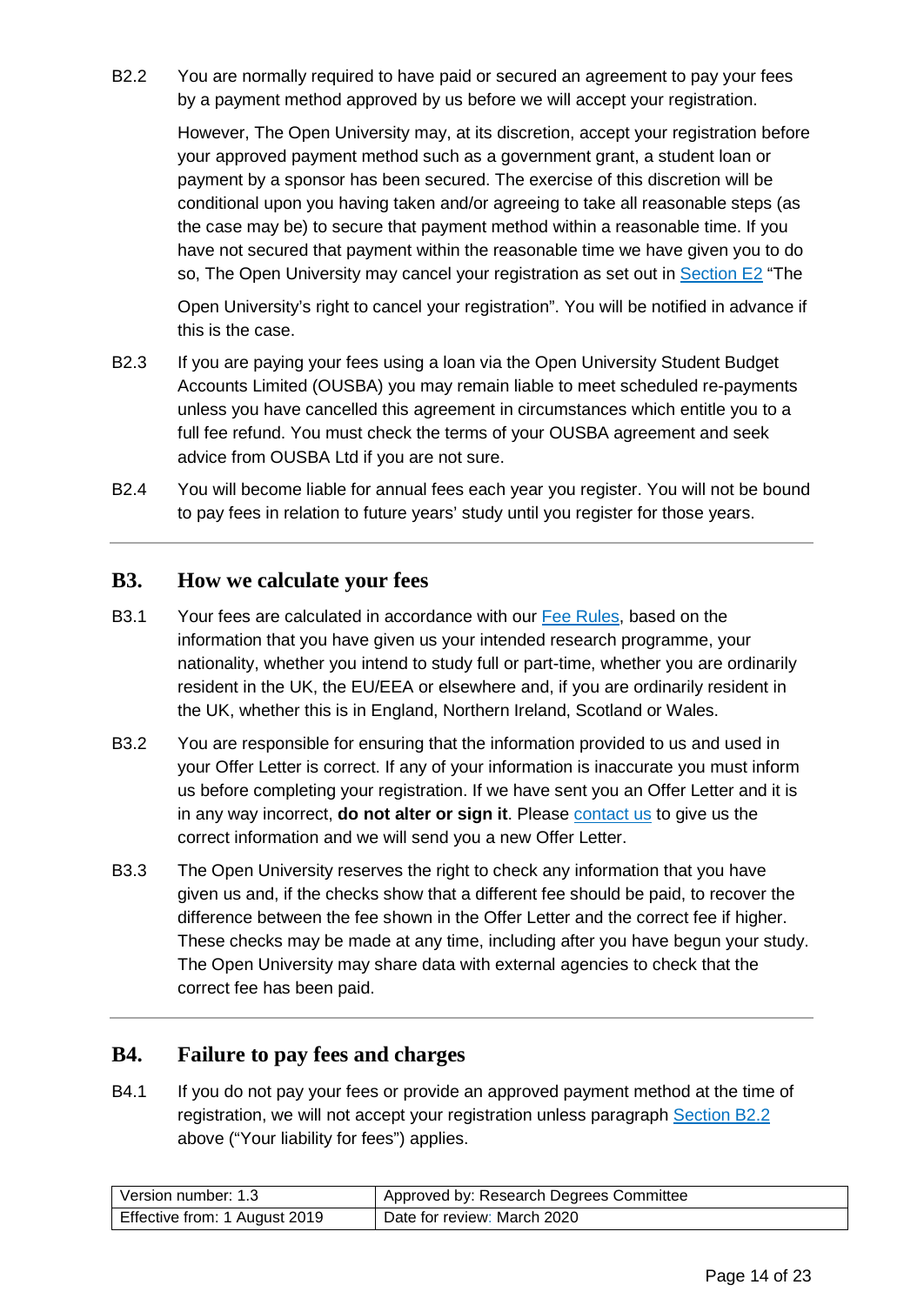- B4.2 If you are permitted to register or enrol under [Section B2.2](#page-13-2) ("Your liability for fees") above and you fail to secure an approved payment method within the reasonable time we have given you to do so, The Open University may cancel your registration even if you have started studying. You will be given notice of our intention to cancel your registration and a final opportunity to secure the payment or to pay by a different method. If your registration is cancelled under this paragraph any part payment of fees you or a sponsor have already made will be refunded and any grant or loan in respect of part payment of fees will be cancelled.
- B4.3 If you are intending to pay your fees with the aid of a means tested award from a UK funding authority but your award does not cover your fees in full, your registration will not be complete until such time as any fee shortfall has been covered in full. We will not be able to confirm your registration to your funding authority to allow any maintenance support you may be due to be released to you until your registration is completed.
- B4.4 If we have accepted your registration and, for any reason, the payment method we have accepted is cancelled or withdrawn (for example a credit or debit card payment is not honoured by your bank or a grant or loan is withdrawn) we may cancel your registration even if you have started studying. You will be given notice of our intention to cancel your registration and a final opportunity to secure the payment or to pay by a different method.
- B4.5 If your registration is cancelled under Sections B4.2 or B4.4 above it will be reinstated in the following circumstances:
	- a) if you contact us within 7 calendar days of the date of cancellation having secured an agreed payment method or if you provide payment by a different method; or
	- b) if you contact us more than 7 calendar days after the date of cancellation having secured an agreed payment method or if you provide payment by a different method, and you agree to accept the potential impact any gap in your studies may have on your academic progress.
- B4.6 If your registration is cancelled under paragraph B4.2 or B4.4 above you will remain personally liable to The Open University for all the fees which are due by the date of the cancellation. If you do not pay those fees you will be in debt to The Open University and The Open University will take action to recover that debt.
- B4.7 If you are required to pay any other charges in connection with your studies (for example the accommodation charge for a residential school) and you do not pay those charges when they become due you may not be provided with the services or facilities to which those charges relate. If, at The Open University's discretion, the services or facilities are provided and the charges remain unpaid, you will be in debt to The Open University and The Open University will take action to recover that debt.

| Version number: 1.3           | Approved by: Research Degrees Committee |
|-------------------------------|-----------------------------------------|
| Effective from: 1 August 2019 | Date for review: March 2020             |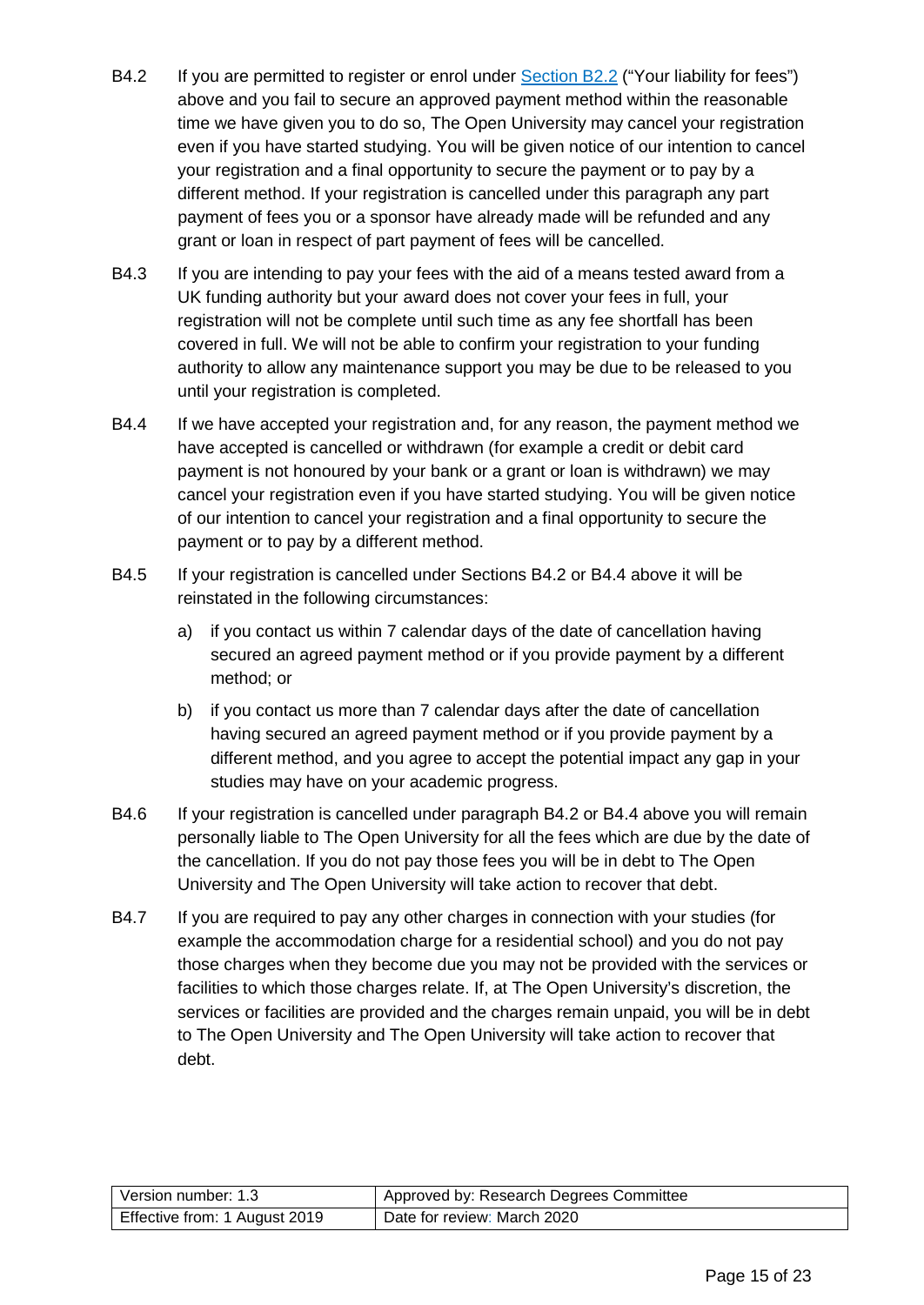## <span id="page-15-0"></span>**B5. Consequences of not paying fees or additional charges**

- B5.1 If you do not pay your outstanding fees or other charges, including any further fees and other charges that may fall due, we may take all reasonable steps including legal action to recover those fees and other charges from you.
- B5.2 If you are in debt to us for your fees, we will:
	- a) Notify you of what action you may take, if appropriate, to limit any liability for further fees and other charges that may become due and give you a reasonable opportunity to take that action before any further liability is incurred;
	- b) Notify you that you are in debt, the amount of the debt and how you may pay that debt and give you a reasonable opportunity to pay any outstanding fees or other charges before taking any further action against you.
- B5.3 If you are in debt to us for your fees, you will only be permitted to undertake further study for which any further fees or charges may become due if you pay in advance or have another secured method of payment for those fees or charges, which we have accepted, and you discharge or make arrangements to discharge the debt.
- B5.4 If we continue, at our discretion, to provide services or facilities or allow further registration to students who are in debt to us, we reserve the right to take the actions mentioned above at a later date.

## <span id="page-15-1"></span>**Section C: Your research**

## <span id="page-15-2"></span>**C1. Registration**

When you are registered on the programme shown in the Offer Letter:

- a) you will be provided with supervision, training and support as described in the online prospectus and in the Research Degree Handbooks;
- b) you agree to study for the qualification, submit documentation at the times and in the manner specified in the regulations and to attend examination(s);

## <span id="page-15-3"></span>**C2. Assessment**

The Open University's [Research Degree Regulations](https://help.open.ac.uk/documents/policies/research-degree-regulations) will apply to the assessment of your programme. We will apply our academic judgment to determine the extent (if any) to which the learning outcomes of the degree have been met.

## <span id="page-15-4"></span>**C3. The Residential School element**

C3.1 If your research degree includes a compulsory residential school element you must participate satisfactorily, as defined in the programme handbook.

| Version number: 1.3           | <sup>1</sup> Approved by: Research Degrees Committee |
|-------------------------------|------------------------------------------------------|
| Effective from: 1 August 2019 | Date for review: March 2020                          |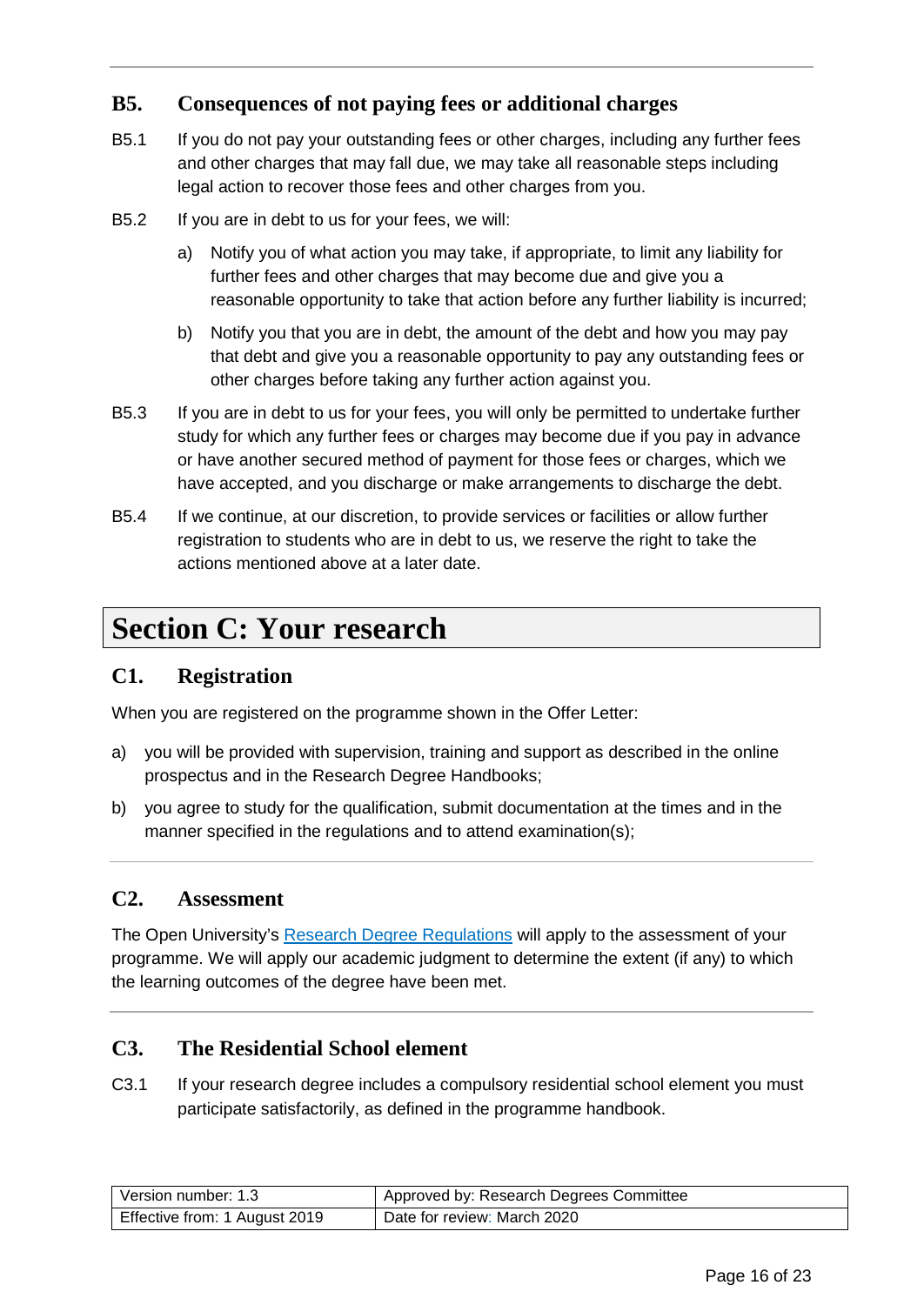C3.2 If you are attending a residential school in the UK and you require a visa to enter the UK, it is your responsibility to obtain the necessary [Short-term study visa.](https://www.gov.uk/study-visit-visa) Please [contact us](#page-20-2) to request a letter from the Research Degrees Team in the Graduate School to use in support of your application for a Short-term study visa. The standard Offer Letter will not suffice.

## <span id="page-16-0"></span>**C4. Notification of relevant disabilities**

If you have told us that you have a disability which might affect your studies, examination or assessment, you must provide us with any further information we ask you for so that we comply with our responsibility to make reasonable adjustments under the Equalities Act 2010.

## <span id="page-16-1"></span>**Section D: Your qualification**

## <span id="page-16-2"></span>**D1 Your declared qualification**

Your declared qualification is shown in your Offer Letter. Subject to the time limits as stated in your Offer Letter and the [Research Degree Regulations,](https://help.open.ac.uk/documents/policies/research-degree-regulations) we will provide you with the opportunity to study at the required level on the proviso that you make satisfactory academic progress.

## <span id="page-16-3"></span>**Section E: Ending your registration**

## <span id="page-16-4"></span>**E1. Cancelling your registration**

E1.1 To cancel your initial registration, you must inform The Open University of your decision in writing either by making a clear statement by letter or email.

If you do not formally cancel your registration you will not be eligible for any fee refunds, even if you do not participate or cease to participate in the programme.

E1.2 You must follow agreed procedures in order to cancel your registration, as follows:

### a) **Withdrawing your application before you are registered**

If you want to withdraw your application before you are registered, you should not proceed with your registration. If we have sent you an Offer Letter and you have not signed and returned the Acceptance of Offer, do not alter or sign this agreement. Please contact us to tell us and we will cancel your application.

#### b) **Withdrawing from your qualification within 14 calendar days of registration**

Under the Consumer Contracts (Information, Cancellation and Additional Charges) Regulations 2013, you have a right to cancel your registration, without giving any reason, within 14 calendar days of the date of completion of

| Version number: 1.3           | Approved by: Research Degrees Committee |
|-------------------------------|-----------------------------------------|
| Effective from: 1 August 2019 | Date for review: March 2020             |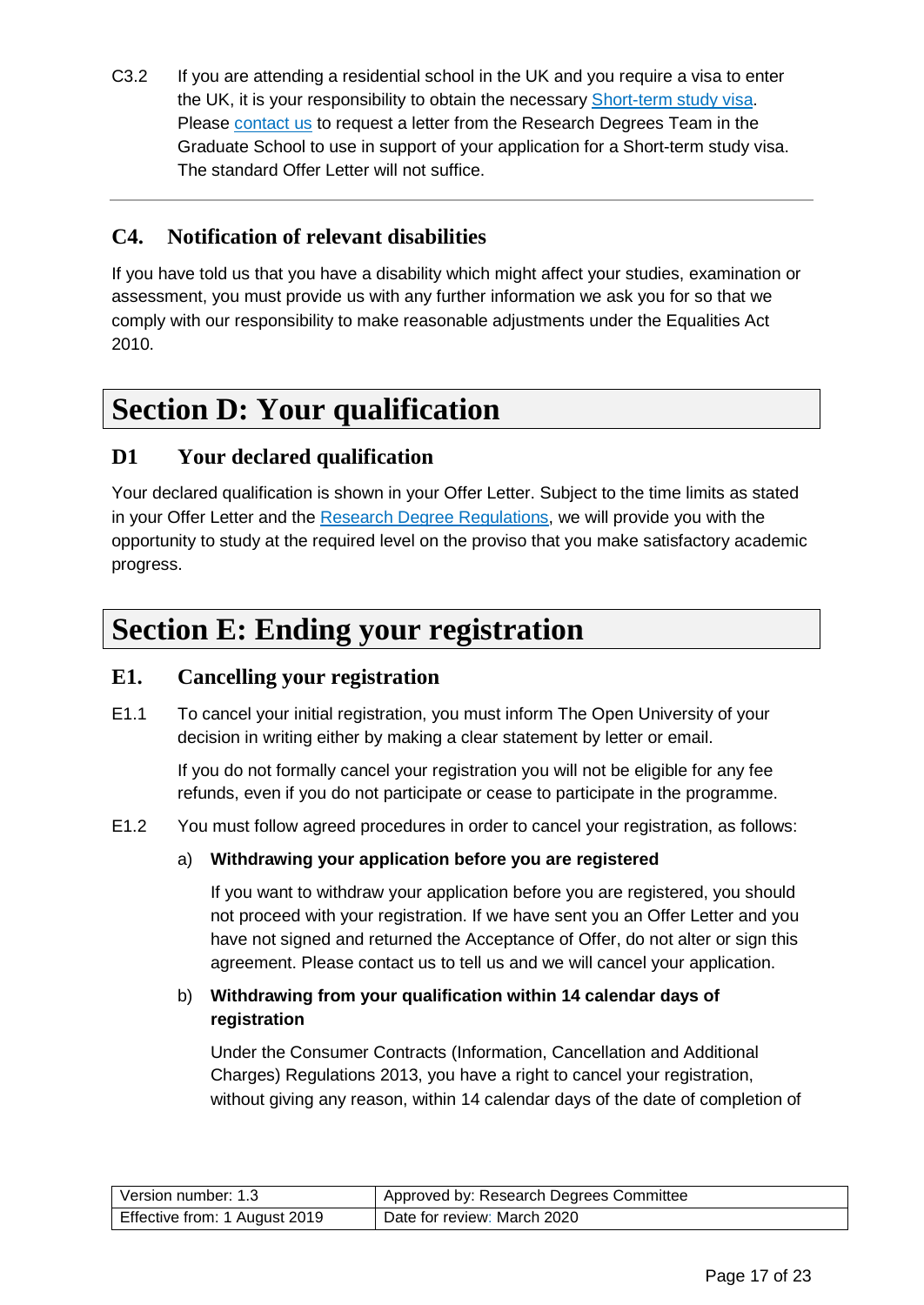the Registration Process. If you do so, you will receive a full refund of any fees you have paid or a waiver of any fees you are liable to pay.

#### c) **Withdrawing from your qualification more than 14 calendar days after registration**

If you cancel this agreement after more than 14 days you must follow the guidance provided in the [Research Degrees Handbooks.](https://help.open.ac.uk/documents/policies/research-degrees-handbook) Your eligibility for a fee refund or a fee credit is set out in the Fee Rules/ Fee Rules (ARCs).

## <span id="page-17-0"></span>**E2. The Open University's right to terminate your registration**

- E2.1 The Open University may terminate your registration at any time if:
	- a) we find that you have given us information which is false or misleading;
	- b) you fail to meet any academic or administrative requirements shown in the [Research Degree Regulations](https://help.open.ac.uk/documents/policies/research-degree-regulations) or the [Research Degree Handbooks](https://help.open.ac.uk/documents/policies/research-degrees-handbook) (e.g. failure to make satisfactory academic progress);
	- c) you fail to pay your tuition fees as set out in Section B ("Your fees") or are in debt to The Open University in respect of tuition fees or other academic charges;
	- d) you were required to make a supplementary agreement as referred to in Condition A1c) or A1d) and you have failed to complete such an agreement;
	- e) you are unable to meet any conditions in a supplementary agreement that are specified as requirements for registration or continued registration;
	- f) you break any of the conditions set out in this document (and any of the other rules and regulations referred to in it) or in any supplementary agreement;
	- g) you are excluded from study as a result of a breach of

the [Code of Practice for Student Discipline](https://help.open.ac.uk/documents/policies/code-of-practice-student-discipline) or the [Code of Practice for Research,](http://www.open.ac.uk/research/plans-policies) or any breach of restrictions placed on your access to study.

Please note that we may also seek prosecution if you have supplied fraudulent information.

- E2.2 If The Open University terminates your registration you may not participate in any learning or assessment activities after the date of cancellation.
- E2.3 If your registration is cancelled under paragraph E2.1b), E2.1d) or E2.1e) after the start date because you have not met the entry requirements or the regulatory requirements of the qualification, you may be entitled to a full or partial discretionary refund of the fees/fee waiver, unless this is due to default on your part. Please refer to the Fee Rules/ Fee Rules (ARC) for more information.

| Version number: 1.3           | Approved by: Research Degrees Committee |
|-------------------------------|-----------------------------------------|
| Effective from: 1 August 2019 | Date for review: March 2020             |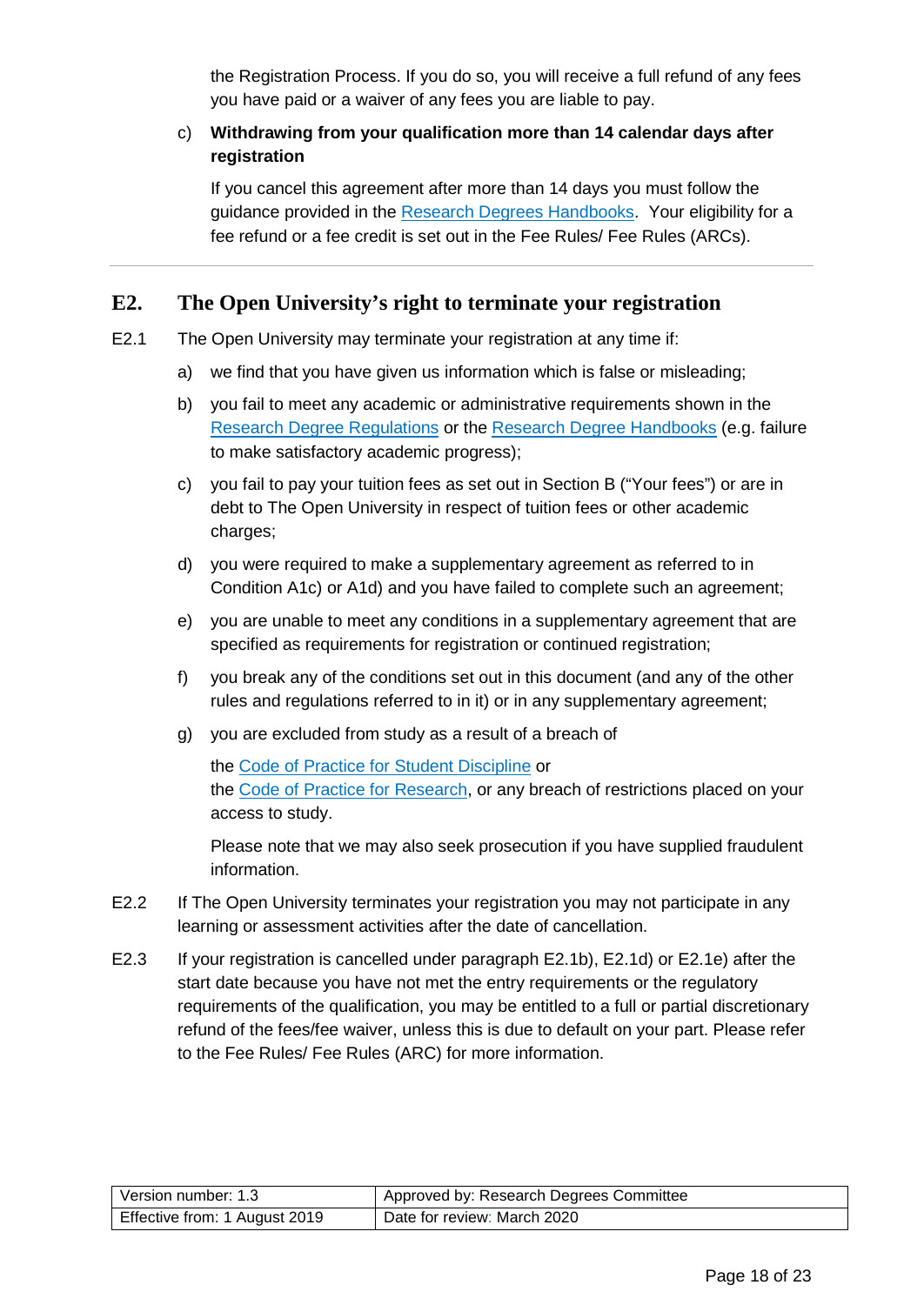## <span id="page-18-0"></span>**Section F: Computing**

## <span id="page-18-1"></span>**F1. Your Open University computing account**

The University will provide you with a secure Open University computing account. It is your responsibility to keep your account secure and confidential. You must comply with our [Student Computing Policy.](https://help.open.ac.uk/documents/policies/computing)

### <span id="page-18-2"></span>**F2. Keeping your account secure**

- F2.1 You must notify the Open University Computing Helpdesk as soon as reasonably practicable by phoning +44 (0)1908 653972 or by emailing [OU-Computing-Helpdesk](mailto:ou-computing-helpdesk@open.ac.uk) if you think that there has been any loss of security on your Open University computing account.
- F2.2 If you do not comply with Condition F2.1 above, you will be liable for any fraudulent transactions relating to your registration.

## <span id="page-18-3"></span>**F3. Sharing information in online activities**

Your Open University computing account enables you to participate in online activities. These may include compulsory activities for your programme. When you participate in these activities, your name, preferred email address, your Open University Computer Username and the content you contribute will be displayed online to students and Open University staff who have a need to see the information concerned.

## <span id="page-18-4"></span>**Section G: How we will communicate with you**

### <span id="page-18-5"></span>**G1. By email**

- G1.1 Upon registration you will be provided with an Open University email address, which we will use to correspond with you.
- G1.2 It is your responsibility to check your email regularly. You will be sent important information about your registration and about your studies to your Open University email address only.

## <span id="page-18-6"></span>**G2. Through 'The Graduate School Network'**

Your Open University computing account will include access to a personalised Open University website called ['The Graduate School Network'](http://www.open.ac.uk/students/research/). This website will include details of the personal information we hold about you and it will provide you with access to some forms, guidance and a range of other resources that will support your studies. We will also use Graduate School Network to post messages that will be relevant to you, and may not be

| l Version number: 1.3         | Approved by: Research Degrees Committee |
|-------------------------------|-----------------------------------------|
| Effective from: 1 August 2019 | Date for review: March 2020             |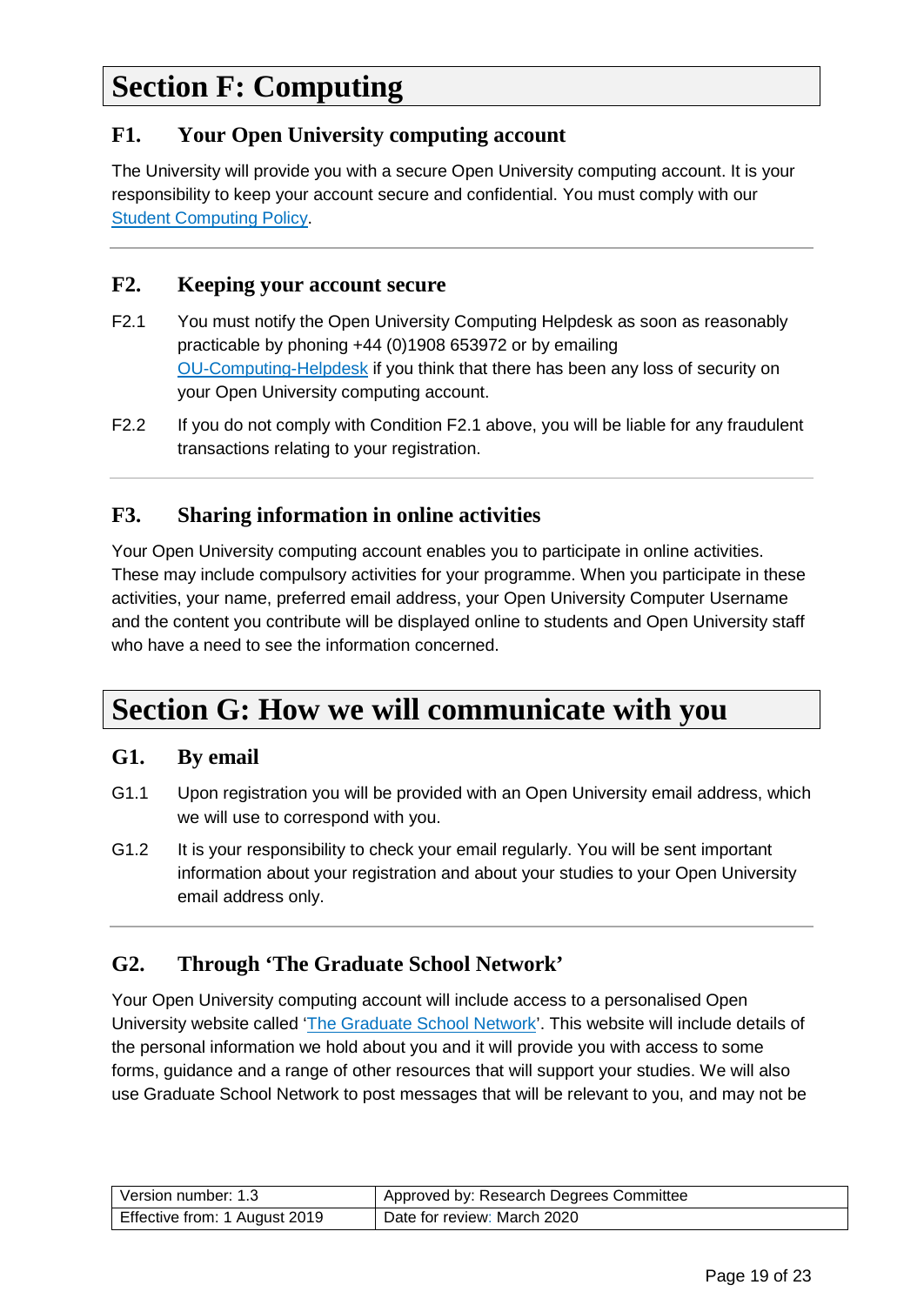provided by any other media. It is your responsibility to check [Graduate School Network](http://www.open.ac.uk/students/research/) regularly.

## <span id="page-19-0"></span>**G3. Through Open University websites**

Your Open University studies will also provide you with access qualification websites where available. These websites will provide access to training materials and other programme resources and may be used to post messages about your qualification that may not be provided by any other media. It is your responsibility to check your qualification website regularly.

## <span id="page-19-1"></span>**G4. Recording telephone calls**

We may monitor and record phone calls between you and The Open University to make sure that we have carried out your instructions correctly and to help us improve our services through staff training.

## <span id="page-19-2"></span>**Section H: Using library facilities**

If you use the Open University library services, you will be bound by our [Copyright Regulations](http://www.open.ac.uk/library/library-information/copying-and-downloading) which you will be asked to agree to when you first use those services.

## <span id="page-19-3"></span>**Section I: Indemnity insurance**

The Open University has indemnity insurance for directly registered PGR students carrying out research related to their studies. If you are registered through a Local Research Centre it is your responsibility to ensure that you are covered by their indemnity insurance.

## <span id="page-19-4"></span>**Glossary of terms**

### **Conferred**

Is when the award of the qualification has been formally ratified at a meeting of congregation (Council and Senate), following which the formal certificate is issued.

### **Declared Qualification**

Is a declared qualification that you have told us that you are studying towards.

### **Postgraduate Research Student (PGR)**

Is a student who is registered for a post graduate research degree.

### **Registration**

Is the process by which you become a student of the University. Subject to these conditions you may register for a qualification.

| Version number: 1.3           | Approved by: Research Degrees Committee |
|-------------------------------|-----------------------------------------|
| Effective from: 1 August 2019 | Date for review: March 2020             |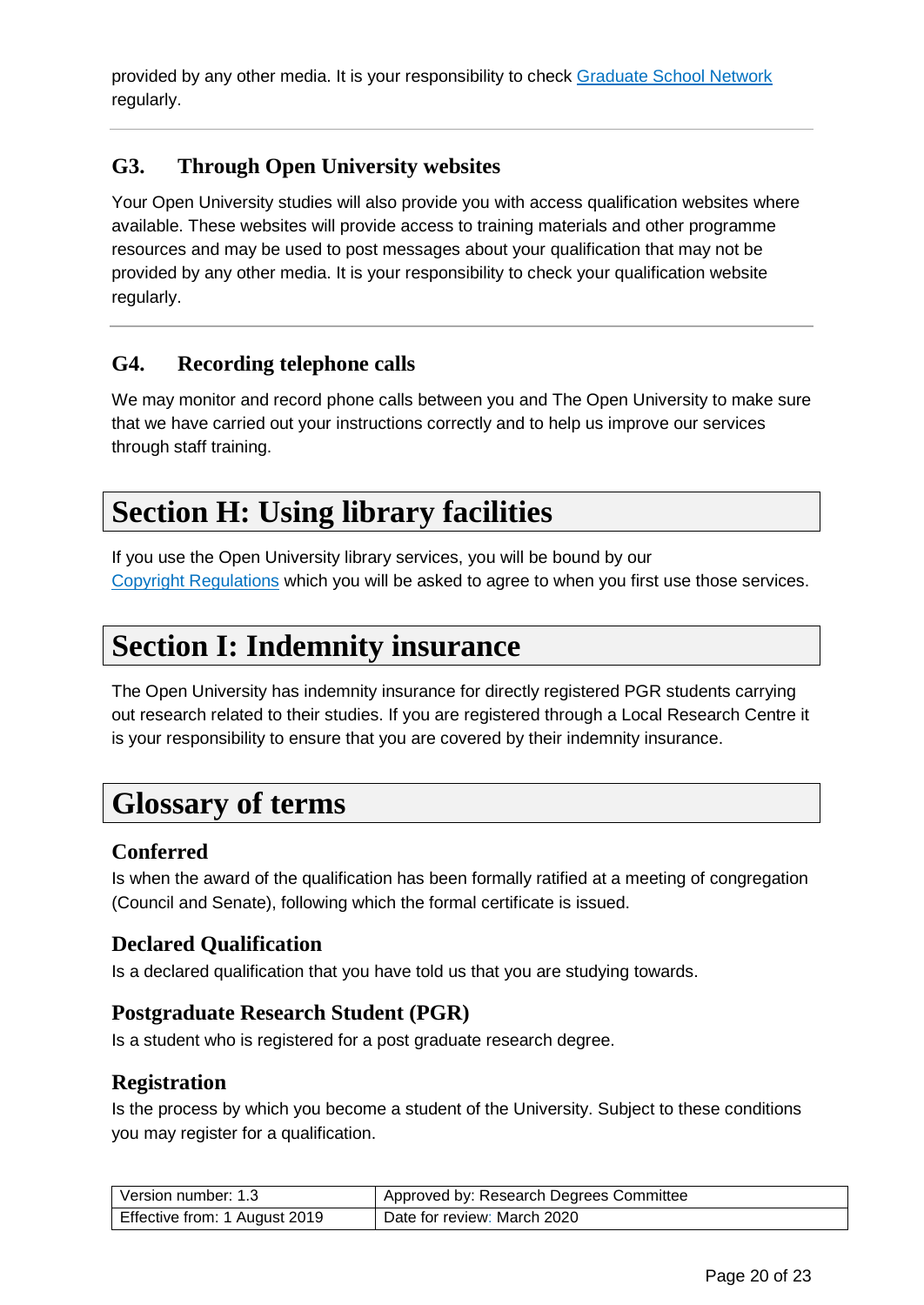## **Registered Qualification**

Is a qualification that you have formally registered to study.

### **Registration Process**

Is the process by which your registration with The Open University is finalised. It requires the presentation in person of original or certified copies of all of the documentations required as detailed in your offer letter.

### **Us**

Refers to The Open University.

## <span id="page-20-0"></span>**Further clarification**

For more information about registration, fees or to change or cancel your studies, please contact:

#### <span id="page-20-2"></span>**Research Degrees Team**

The Open University Walton Hall Milton Keynes MK7 6AA

#### [www.open.ac.uk](http://www.open.ac.uk/)

Phone +44 (0)1908 653 806 Email: [research-degrees-office@open.ac.uk](mailto:research-degrees-office@open.ac.uk)

## <span id="page-20-1"></span>**Alternative format**

If you require this document in an alternative format, please contact the Student Support Team via<http://www.open.ac.uk/contact/> (phone +44 (0)300 303 5303), or your dedicated Student Support Team via StudentHome if you are a current Open University student. (Research Degrees Office are to be contacted for requests relating to postgraduate research student policies via research-degrees-office@open.ac.uk).

| l Version number: 1.3         | Approved by: Research Degrees Committee |
|-------------------------------|-----------------------------------------|
| Effective from: 1 August 2019 | Date for review: March 2020             |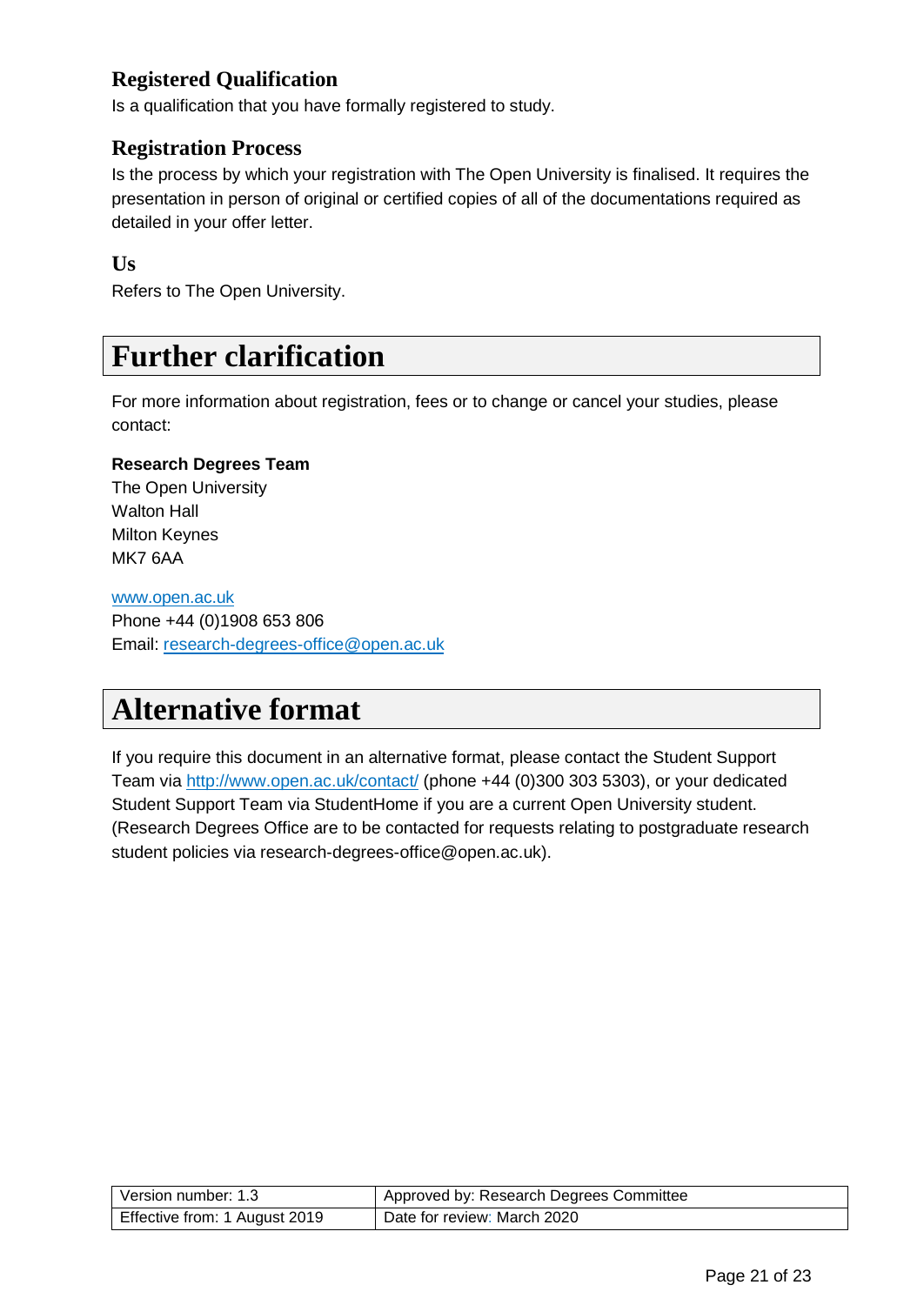## <span id="page-21-0"></span>**Appendix**

## <span id="page-21-1"></span>**Additional conditions for the protection of persons**

### **Ap 1. Who do these additional conditions apply to?**

These Additional Conditions of Registration are applicable to students who are in prison, released on licence or who are subject to any order, restriction or arrangement imposed by a court or by an authorised body on release from custody or for the protection of the public, any section of the public, or any individual, or for the prevention or management of offending behaviour.

#### **Ap 1.1 Prisoners in England or Wales**

- a) If you are prisoner in England or Wales this Registration Agreement is subject to the Prison Services Instruction PSI 32/2012 (Open University, Higher Education and Distance Learning) or any other Prison Services Instruction which replaces, amends or supplements it.
- b) If you become a prisoner while you are registered for a qualification, this agreement will become subject to that Instruction from the date on which you are imprisoned. You may not register for a qualification or remain registered for a qualification except as permitted under the Instruction currently in force.
- c) Details of qualifications that are available for study by prisoners under the Instruction will be provided in the appropriate Open University prospectus.

#### **Ap 1.2 Prisoners in Scotland**

- a) If you are a prisoner in Scotland, an application to register for a qualification will only be accepted if it is made under the Scottish Prison Service Higher Education Access Scheme. This Registration Agreement is subject to the terms of that Scheme.
- b) If you become a prisoner while you are registered for a qualification or this agreement will become subject to that Scheme from the date on which you are imprisoned. You may not register for a qualification or remain registered for a qualification except as permitted under the Scheme currently in force.
- c) Details of qualifications that are available for study by prisoners under the Instruction will be provided in the appropriate Open University prospectus.

#### **Ap 1.3 Prisoners in Northern Ireland**

- a) If you are a prisoner in Northern Ireland this Registration Agreement is subject to the Open University Northern Ireland Prison Service Scheme.
- b) If you become a prisoner while you are registered for a qualification or this agreement will become subject to that Scheme from the date on which you are imprisoned. You may not register for a qualification or remain registered for a qualification except as permitted under the Scheme currently in force.
- c) Details of qualifications that are available for study by prisoners under the Instruction will be provided in the appropriate Open University prospectus.

| Version number: 1.3           | Approved by: Research Degrees Committee |
|-------------------------------|-----------------------------------------|
| Effective from: 1 August 2019 | Date for review: March 2020             |